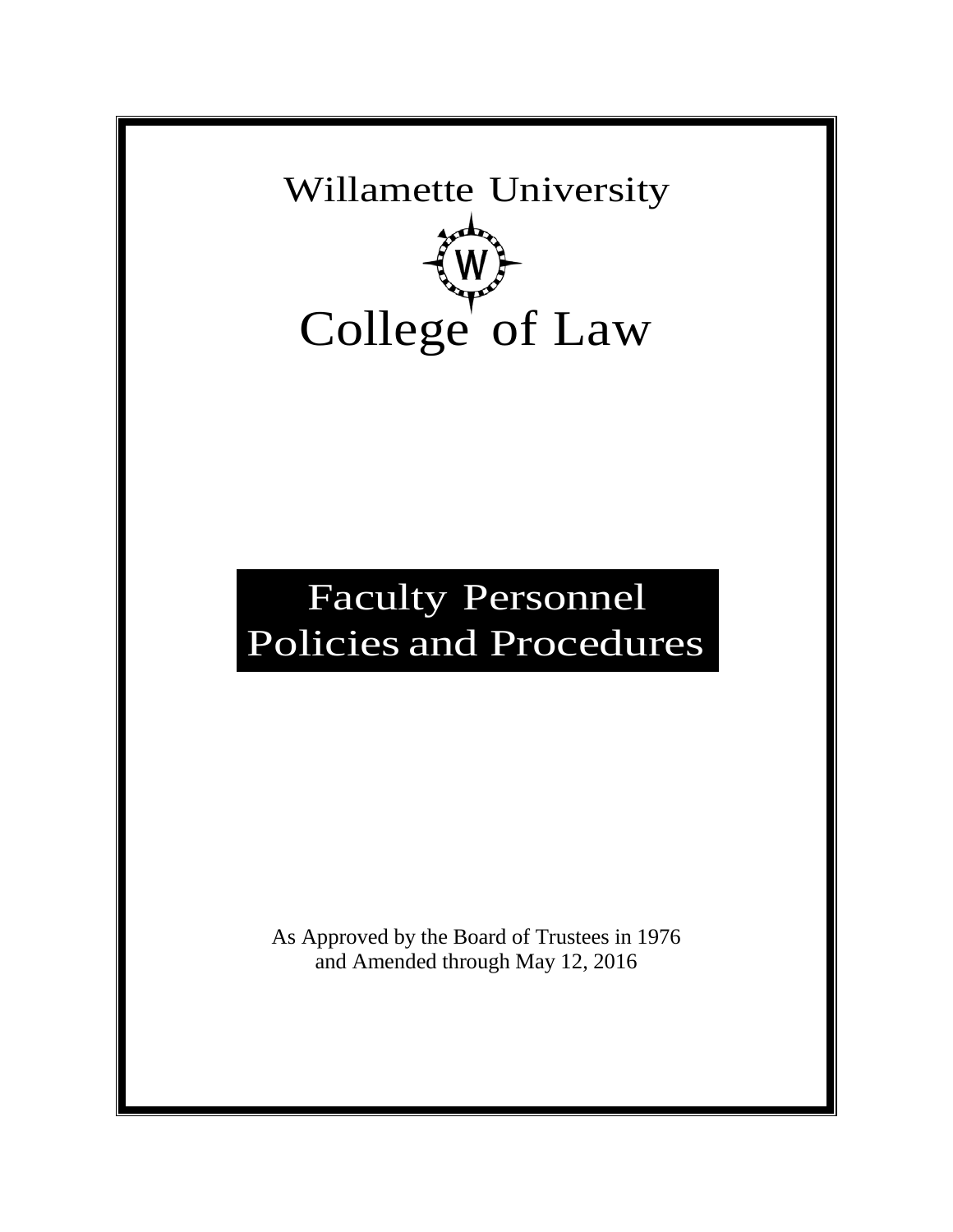# **Table of Contents**

| I.    |                                                                        |  |
|-------|------------------------------------------------------------------------|--|
| П.    |                                                                        |  |
| III.  |                                                                        |  |
| IV.   |                                                                        |  |
| V.    |                                                                        |  |
| VI.   |                                                                        |  |
| VII.  |                                                                        |  |
| VIII. |                                                                        |  |
| IX.   |                                                                        |  |
| X.    |                                                                        |  |
| XI.   |                                                                        |  |
| XII.  |                                                                        |  |
| XIII. |                                                                        |  |
| XIV.  |                                                                        |  |
| XV.   |                                                                        |  |
| XVI.  | Parental, Medical, Dependent and Family Care, and Other Leave Policies |  |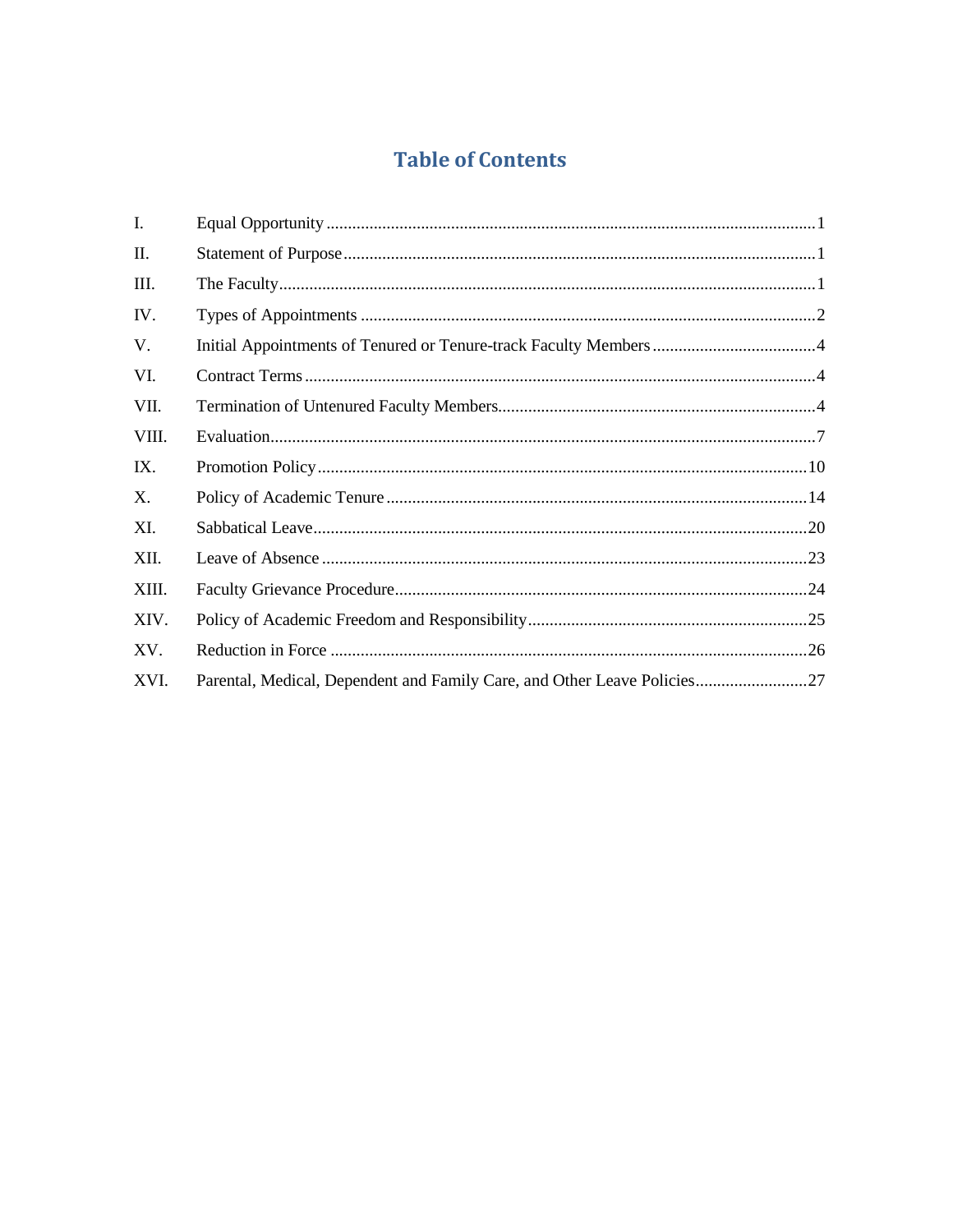#### WILLAMETTE UNIVERSITY COLLEGE OF LAW

# FACULTY PERSONNEL POLICIES AND PROCEDURES As approved by the Board of Trustees in 1976 and as amended through May 12, 2016.<sup>1</sup>

#### **I. Equal Opportunity**

These Policies and Procedures shall be administered so as to ensure that no person is discriminated against on the ground of race, color, religion, sex, gender identity, pregnancy or childbirth or related medical condition, marital status, sexual orientation, age, disability, or ethnic background and shall be administered in compliance with the University equal employment opportunity program.

### **II. Statement of Purpose**

The primary purpose of these Policies and Procedures is to attract and maintain the best Faculty possible. The Policies and Procedures are intended to: (1) help create an open and supportive atmosphere for the personal and professional growth of all its members, (2) enrich the process of teaching and learning, (3) enhance mutual confidence among Faculty, students, administrators and trustees, (4) provide rational and fair mechanisms for making decisions affecting the Faculty, and (5) protect the academic freedom of all members of the Faculty.

Nothing herein shall be understood to limit the authority of the Board of Trustees or President to enact such policies or Bylaws as required by law or accreditation directives. Additional University policies may apply. Amendments to these Policies and Procedures require faculty consent and approval by the President through the authority delegated to the President by the Board of Trustees.

#### **III. The Faculty**

A. Faculty Member. "Faculty member" means a person with the academic rank of Assistant Professor, Associate Professor, or Professor who performs teaching and/or administrative duties in accordance with a contract with the University during the academic year. For the purposes of Section VII, XII, XIII, and XIV, "faculty member" also includes non-adjunct, non-visiting Instructors and Professors of Legal Writing.

1. Full-Time Faculty Member. "Full-time faculty member" means a faculty member who performs on a full-time basis during the academic year.

<sup>&</sup>lt;sup>1</sup> To the extent that the substantive provisions of these Policies and Procedures governing retention, promotion, and tenure (in Sections VIII, IX, and X) are different from those in effect as of April 2015, the new provisions apply only to a faculty member who is hired after June 1, 2015.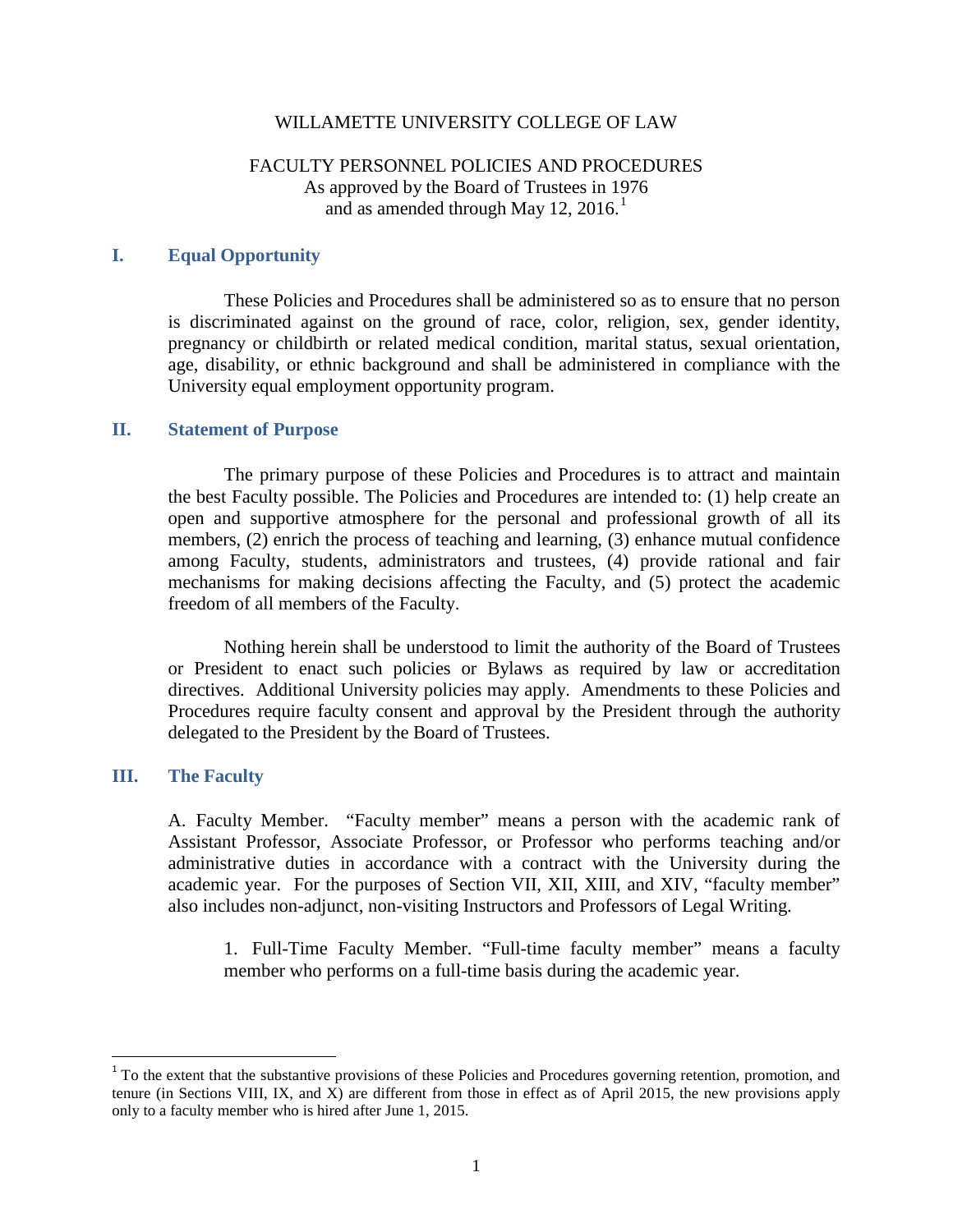2. Part-Time Faculty Member. "Part-time faculty member" means a faculty member having an appointment less than a normal load during the academic year.

B. Faculty. The "Faculty" means all tenured and tenure-track faculty members, the Director of the Law Library, and Professors of Legal Writing, except that:

1. Tenure, Dismissal, and Termination. When acting on tenure recommendations, or on dismissals or termination, "the Faculty" includes only tenured faculty members.

2. Promotion to Professor. When acting on recommendations to promote to Professor, "the Faculty" includes only faculty members with the rank of Professor (excluding Professors of Legal Writing).

3. Promotion to Associate Professor. When acting on recommendations to promote to Associate Professor, "the Faculty" includes only faculty members with the rank of Professor or Associate Professor (excluding Professors of Legal Writing).

4. Hiring of tenured and tenure-track professors. When voting to recommend the hiring of candidates for tenured and tenure-track appointments, "the Faculty" includes only faculty members with the rank of Professor, Associate Professor, or Assistant Professor (excluding Professors of Legal Writing).

5. Promotion from Instructor to Professor of Legal Writing. When voting to recommend the promotion of an instructor to Professor of Legal Writing, "the Faculty" includes all those holding the rank of Assistant Professor, Associate Professor, Professor, or Professor of Legal Writing.

C. Professor. When not capitalized, "professor" means a person with the academic rank of Assistant Professor, Associate Professor, or Professor.

D. The Faculty Personnel Committee. The Faculty Personnel Committee is a faculty committee, constituted by the Dean and comprised of no fewer than five (5) full-time tenured faculty members holding the rank of Professor. Professors expected to be on sabbatical or leave for one or both semesters of an academic year shall ordinarily not serve on the Committee in that year. The Committee's composition is expected to be diverse; its membership, including its chair, shall turn over on a reasonably regular basis.

# **IV. Types of Appointments**

A. There shall be five types of faculty appointments:

1. Tenured Appointments. As further defined in Section X, infra, tenured faculty members receive an annual employment contract for each academic year and typically hold the academic rank of Professor or Associate Professor, the exact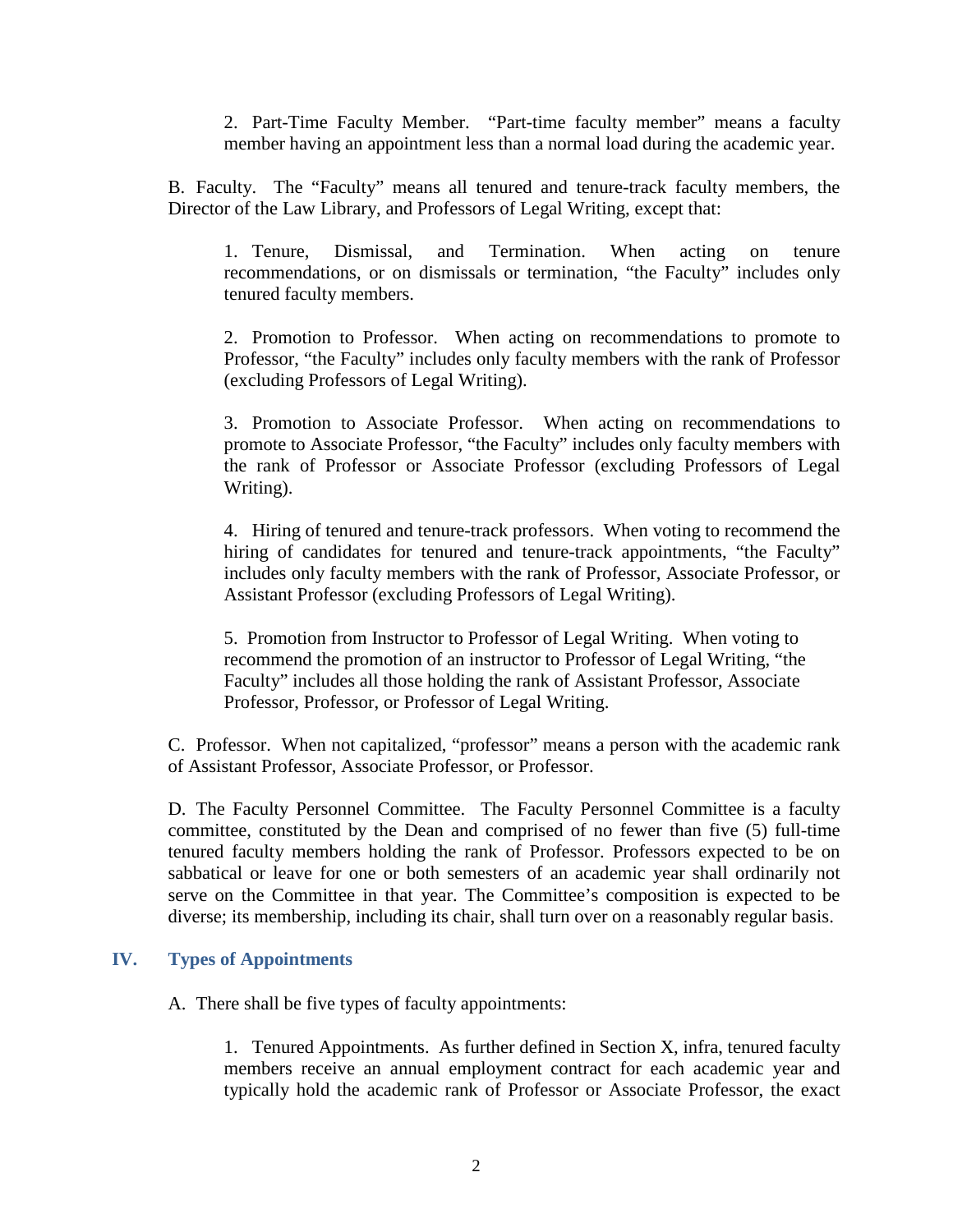rank to be commensurate with the faculty member's experience and accomplishments.

2. Tenure-Track Appointments. Tenure-track but untenured faculty members receive a contract for one academic year and are eligible for consideration for a tenured appointment in accordance with the conditions and procedures as described in Section X, *infra*. Such appointments include tenure-track clinical law professors. Tenure-track faculty members ordinarily hold the academic rank of Assistant Professor.

a. Tenure-Track Professors of Clinical Law. To be eligible for the position of a tenure-track Clinical Professor, a candidate must demonstrate the ability and interest to satisfy the requirements for promotion and tenure as outlined in Sections IX and X, *infra*. Upon initial hire, tenuretrack Clinical Professors shall hold the rank and title of Assistant Professor of Clinical Law (and, upon promotion, Associate Professor of Clinical Law, and Professor of Clinical Law).

3. Continuing Non-Tenure-Track Appointments. Unless otherwise specified in their employment contract or in these Policies, continuing, non-tenure-track faculty members receive a contract for one academic year, which contract may or may not be renewed at the discretion of the Dean. Examples of such positions are the Director of the Law Library, non-tenure-track clinical law professors, and non-visiting Instructors of Legal Writing. Professors of Legal Writing hold continuing non-tenure track appointments as further modified by Section IX.E, *infra*.

a. Law Library Director. The Director holds both an administrative appointment as Director and a continuing, non-tenure-track faculty appointment. The administrative position as Director is not affected by the faculty appointment and may be terminated by either the individual or the Dean. The Law Library Director may be hired at the rank of Assistant Professor, Associate Professor, or Professor, depending on the Director's qualifications, and is eligible for promotion and receipt of a long-term contract as provided in Section IX.D, *infra*.

b. Professors of Legal Writing. Upon initial hire, a person teaching in the Legal Research & Writing program in other than a visiting capacity possesses the academic rank of Instructor. Instructors in the LRW program are eligible for promotion to Professor of Legal Writing and receipt of a long-term contract as provided in subsection IX.E, *infra*.

4. Full-Time, Temporary Appointments. Full-time temporary faculty members receive a contract for no more than one academic year, which contract may or may not be renewed at the discretion of the Dean. Examples of such faculty members are visiting professors, visiting assistant professors, and distinguished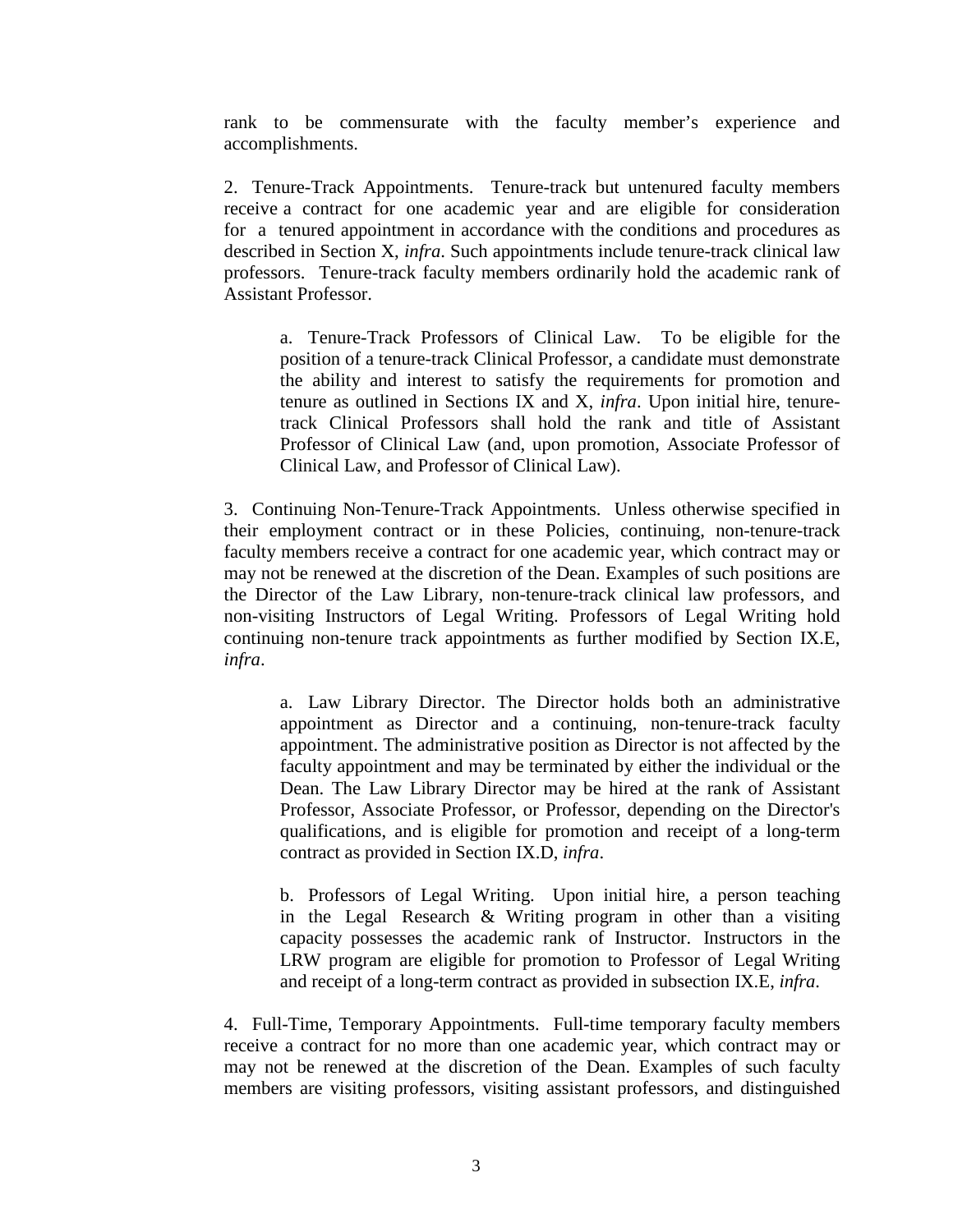jurists in residence. Full-time temporary appointees are ineligible for tenure or sabbaticals.

5. Part-Time Appointments. Part-time faculty members receive a contract for a limited period of time, which may not exceed one academic year and which may or may not be renewed at the discretion of the Dean. Part-time faculty members hold the academic rank of adjunct professor or instructor, depending on their experience and qualifications, and they typically are hired to teach no more than one course per semester.

B. Administrative Assignments for Teaching Faculty Members. Tenured or tenure-track faculty members may accept temporary full-time or part-time administrative assignments in the University without impairing the faculty member's tenure status. Such tenure applies only to the teaching position.

## **V. Initial Appointments of Tenured or Tenure-track Faculty Members**

Initial contracts for tenured or tenure-track faculty appointments normally shall be offered only after an advertised, national search, and compliance with the University equal employment opportunity program. Except in extraordinary circumstances, a candidate for a tenured or tenure-track appointment shall only be hired after an affirmative vote of the Faculty, along with the concurrence of the Dean.

#### **VI. Contract Terms**

The precise terms and conditions as to type of appointment, rank, specification of the period covered by the appointment, salary, insurance coverage, and tuition exemption, if any, shall be stated in writing and shall be in possession of both the University and the appointee before an appointment is consummated. If the written contract contains any special agreements regarding promotion, tenure, or other matters that conflict with the provisions of these Personnel Policies and Procedures, the contract terms shall control. Within 30 days after receipt of a contract, the faculty member shall either execute or reject the contract and return it to the President of the University. Failure to execute and return the contract within the 30-day period shall be deemed a rejection of it. The University will make every effort to notify faculty members of the terms and conditions of their renewal by April 1 and in no case will notice be given later than May 1. Resignations at the close of an academic year should be presented by April 15, or the last due date for returning the Willamette contract for the following year, whichever date occurs later.

## **VII. Termination of Untenured Faculty Members**

A. Grounds. A faculty member, other than a tenured faculty member, may be terminated because of: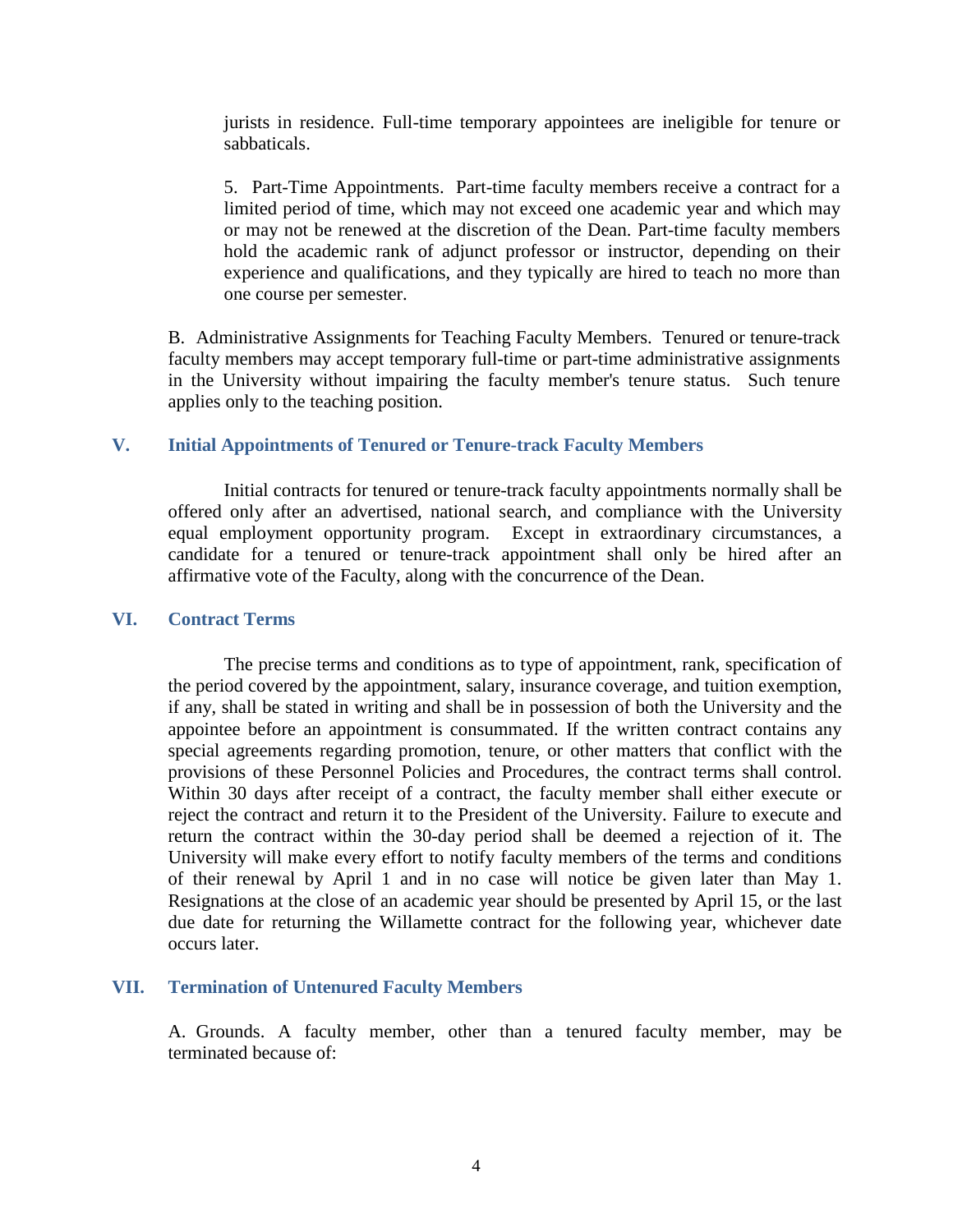1. Revision of the College of Law curriculum, subject to Section XV on Reduction in Force;

2. Reduction of the number of faculty, subject to Section XV on Reduction in Force;

3. Final conviction (including a plea of guilty) of a felony or misdemeanor involving moral turpitude;

4. Professional incompetence as determined by the Faculty Personnel Committee:

5. Professional irresponsibility as determined by the Faculty Personnel Committee;

6. With respect to non-tenured faculty members in the clinical law program, the discontinuance of the clinic(s) that he or she supervises as part of the termination or material modification of the clinical law program;

7. With respect to Professors of Legal Writing (including those on long-term contracts), the revision and/or restructuring of the legal research and writing curriculum in a manner that eliminates existing faculty positions;

8. With respect to tenure-track faculty members, the demonstrated failure to make satisfactory progress toward promotion or tenure, as modified by subsection VIII.C, *infra*; or,

9. Sustained inability to perform essential functions of the position, subject to reasonable accommodation as required by federal, state, and local disability laws.

B. Procedure in cases in which termination is contemplated on the basis of VII.A.3. Upon the entry of final conviction, the Dean may terminate the faculty member immediately if he or she so chooses, which termination shall take effect at the conclusion of an appeal, or, if no appeal is filed, at a date set by the Dean. Should the faculty member contest the basis of the termination, he or she may appeal to the Faculty Personnel Committee pursuant to the procedure provided in D.2, *infra*, within 10 days of notice of termination. Any such appeal shall focus not on the underlying facts of the criminal matter but merely upon the application of these Policies to the conviction(s) in question. Nothing in this section prohibits the University from suspending an employee as provided for by University policy.

C. Procedure in cases in which termination is contemplated on the basis of VII.A.1, VII.A.2, VIIA.6 or VII.A.7. Notice of termination shall normally be given at least 12 months before the expiration of the appointment. After notice of termination is given, should the faculty member contest the basis for his termination, he or she may appeal the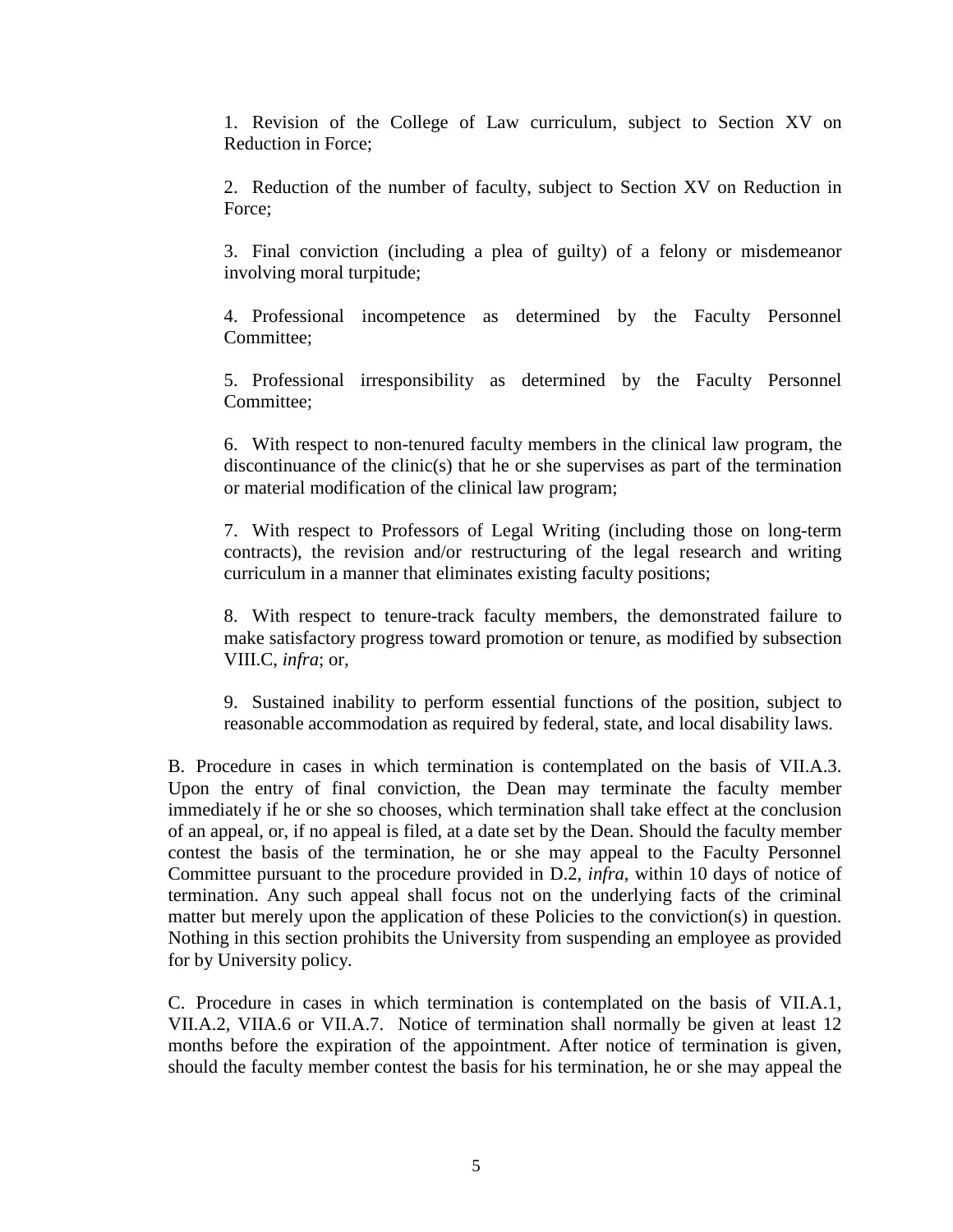termination to the Faculty Personnel Committee pursuant to a procedure substantially similar to that provided in subsection D, *infra*, within 10 days of notice of termination.

D. Procedure in cases in which termination is contemplated on the basis of VII.A.4, VII.A.5, VII.A.8, or VII.A.9. The Faculty Personnel Committee, upon receipt of a written request from the Dean, shall begin termination proceedings by giving written notice to the particular faculty member that termination is being contemplated. Such notice shall include the specific grounds of termination. Suspension before termination is subject to University policy.

The Committee shall promptly conduct a hearing and shall give both the Dean and the faculty member written notice of the time and place of the hearing at least 10 days prior to the hearing. If the faculty member fails without reasonable cause to appear at the hearing, he or she may be terminated without the hearing. At the hearing, the faculty member and the University shall have the opportunity to be represented by counsel or advisor and to present evidence relevant to the charges made. Decisions regarding the conduct of the proceedings, including the admissibility of evidence, shall be made by the Chair of the Committee. The University shall make a stenographic or taped record of the hearing. Within a reasonable time after conclusion of the hearing, the Committee shall make a written recommendation whether to terminate the faculty member and promptly give to the Dean and faculty member its recommendation, along with a copy of the hearing record, which materials shall constitute the Committee record.

If the faculty member has reason to believe that the Committee's recommendation is based on an error of fact or misinterpretation of the standards for tenure or promotion, he or she may, within five (5) calendar days after the faculty member receives a copy of the recommendation, make a written request to the Committee for a rehearing, which request may be granted or denied in the discretion of the Committee. If the Committee grants the rehearing, it shall immediately notify the Dean and faculty member of the time and place of the rehearing, which shall be held within fourteen (14) calendar days following the grant of the request for rehearing. The rehearing is not an evidentiary hearing, and no additional evidence shall be admitted into the record unless the proponent demonstrates both that there was good cause for why the evidence was not introduced at the original hearing and that the proffered evidence would likely have a material impact upon the Committee's decision. The University shall not make a stenographic or taped record of the hearing unless additional oral testimony is admitted, in which case a stenographic or taped record of such oral testimony shall be made. Within a reasonable period of time following the completion of a rehearing, the Committee shall promptly give to the Dean and faculty member a copy of its decision whether to adhere to or amend its recommendation, along with a copy of any stenographic or taped record from the rehearing, which materials shall become part of the Committee record.

Within fifteen (15) days of receipt of the Committee's recommendation or decision on rehearing, whichever is later, the Dean shall forward to the President the Committee's recommendation and record, along with the Dean's recommendation. The Dean shall inform the faculty member of his or her recommendation. The President shall promptly inform the faculty member and the Dean of the President's decision. The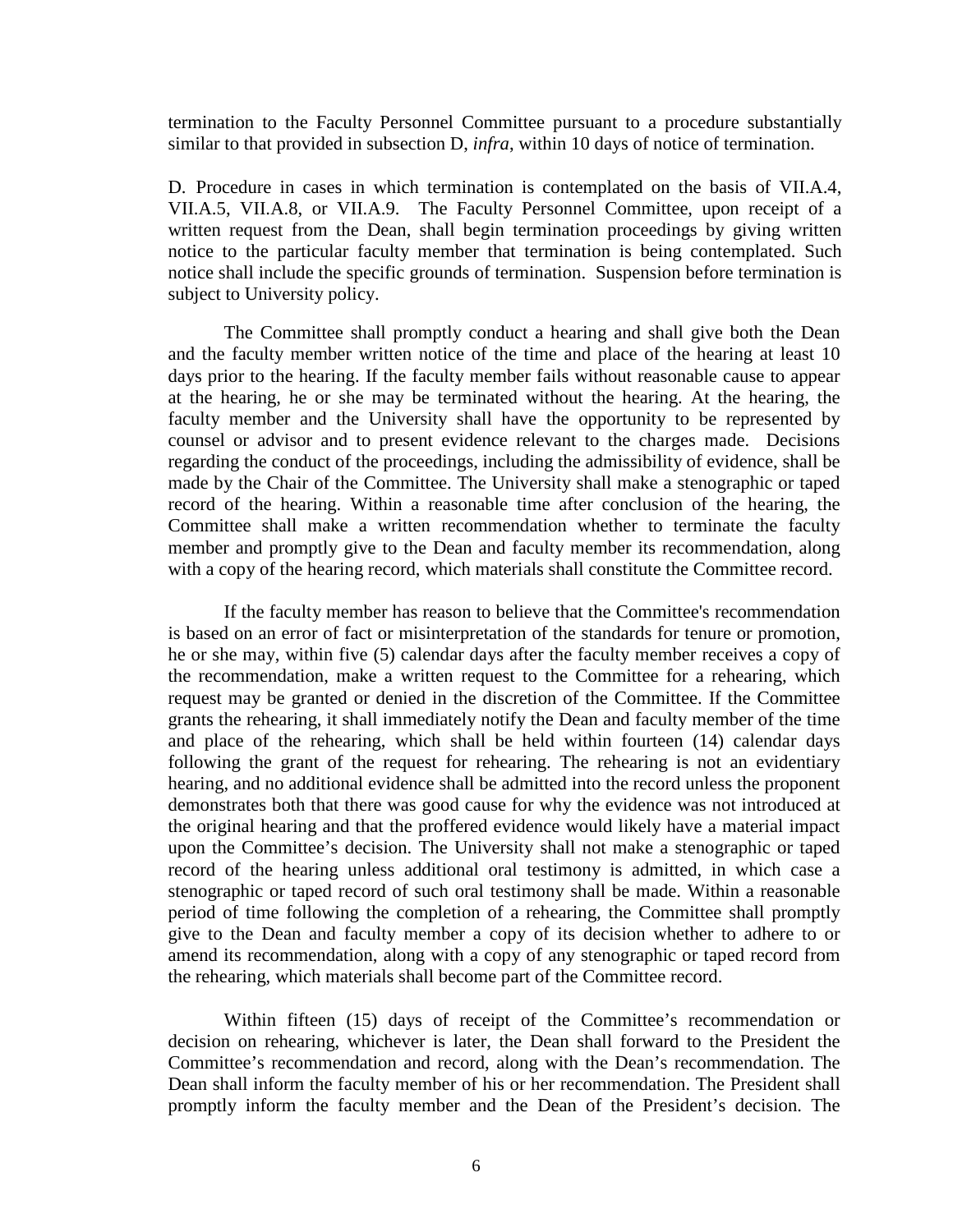termination of a faculty member on this ground becomes effective at the end of the academic year in which these proceedings take place.

# **VIII. Evaluation**

A. Criteria. Unless expressly described otherwise herein, the primary considerations in making retention, promotion, and tenure decisions shall be demonstrated effectiveness as a teacher (as further defined in subsection VIII.A.1), demonstrated productivity as a scholar (as further defined in subsection VIII.A.2), and significant achievement in University, professional, and/or community service (as further defined in subsection VIII.A.3). Although faculty members are expected to perform satisfactorily in all three areas, effective teaching and scholarly productivity are of paramount importance; poor teaching or the absence of meritorious scholarly productivity cannot be redeemed through excellence in one or both of the other categories. For Associate Professors of Clinical Law, significant weight shall be given to the candidate's teaching effectiveness in the Clinical Law Program.

1. Teaching Effectiveness. The faculty member must display:

a. Thorough knowledge of the subject, continuing study and growth in the discipline, and the search for new ideas, methods, and materials;

b. Judgment and clarity in organizing and presenting materials in class, and in testing students in course content;

c. The ability to arouse and maintain interest and to stimulate intellectual growth;

d. Enthusiasm for the subject and for teaching it, willingness to devote time and energy to students' individual needs, sensitivity to students' viewpoints and feelings, fairness and impartiality, and conscientious acceptance of individual and college responsibilities with regard to instruction; and,

e. The conscientious regard for and responsible performance of classroom duties, such as (but not limited to) arriving for class in a punctual manner, regularly attending and conducting classes as scheduled, and conducting make-up classes for missed or cancelled classes as needed.

2. Scholarship. A candidate must produce scholarly work evidencing a substantial, analytical, and creative intellectual endeavor. Normally, scholarship is demonstrated by the production of articles in law reviews or similar scholarly journals. Other forms of scholarship may include scholarly books or monographs, book chapters, book reviews, or essays. While not a primary form of scholarship for promotion and tenure purposes, casebooks can be additional evidence of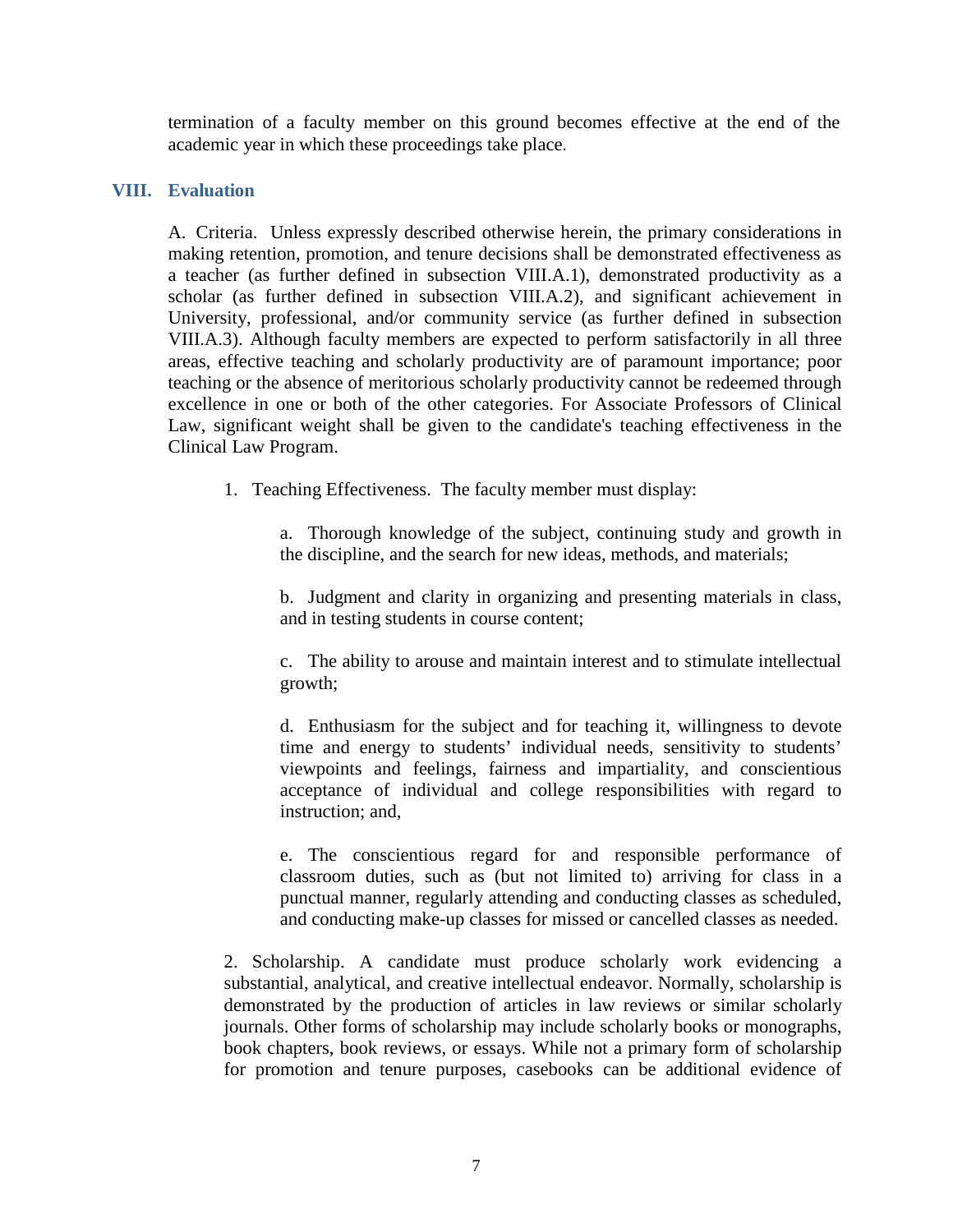scholarly productivity, particularly if the book offers a new perspective or covers a new discipline.

3. University, professional, or community service. The faculty member should demonstrate achievement in one or more of the following areas:

a. Administrative, committee, or other kinds of internal service to the college and university.

b. Leadership in professional societies and activities, including service to the Bar, to the legal academy, to the legal profession, and membership in a state bar.

c. Extensive participation in scholarly dialogue at conferences and in prominent legal weblogs.

d. External service to the community at large.

B. Kinds and Sources of Information. The following information shall be taken into consideration in evaluating job performance, including for purposes of retention, promotion, and tenure.

1. Teaching Evaluations by Peers.

a. Each tenure-track professor shall be visited in class each year by at least three tenured faculty members. Unless the professor is on leave or sabbatical for a semester, the three annual visits shall not all occur in the same semester. Except in extraordinary circumstances, this annual requirement may not be satisfied by inviting a visitor who has already evaluated the tenure-track professor's class pursuant to this subsection. The tenure-track professor shall select the visitors to his or her classes consistent with the requirements of this subsection.

Procedure. Early in the academic year, the Chair of the Faculty Personnel Committee shall, in writing, remind each tenure-track faculty member of his or her obligation under this subsection. The faculty member to be visited shall then arrange the times and indicate the material to be studied prior to the visit. The visitor shall read the materials indicated, visit the class, write a summary of observations, and give the summary to the Dean and a copy to the visited teacher. The visitor shall be available to the visited teacher for discussions and feedback. The summaries shall be shared with the Faculty Personnel Committee by the conclusion of the academic year in which they occurred. The summary shall also be included in the faculty member's tenure file available for inspection by tenured faculty members during the tenure process.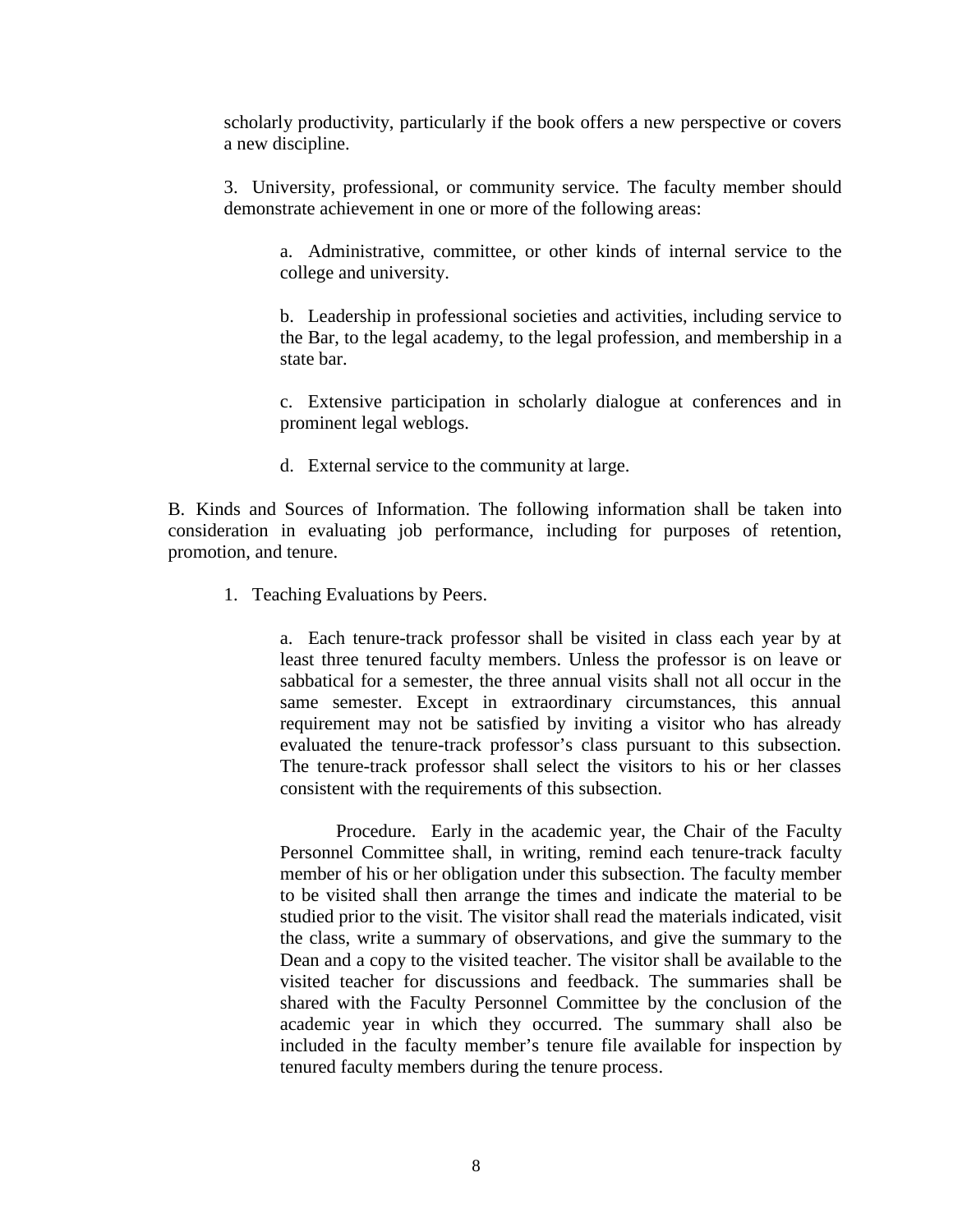b. Tenure-track professors shall make every effort to ensure that all tenured professors have a chance to visit his or her class at least once before his or her tenure application is considered by the Faculty.

2. Teaching Evaluations by Students. The qualitative and quantitative results of student evaluations shall be considered in assessing teaching effectiveness.

3. External Reviews. No later than June 1 of the calendar year in which the candidate wishes to apply for promotion and/or tenure, the faculty member shall provide the Chair of the Faculty Personnel Committee with a list of at least three (3) and no more than five (5) nationally recognized scholars who share similar scholarly interests with the faculty member being evaluated and who could comment knowledgeably about the faculty member's scholarship. Potential outside evaluators should be in a position to evaluate the faculty member objectively. The Faculty Personnel Committee will solicit and obtain at least three (3) external reviews for each candidate. In doing so, the Committee shall make reasonable efforts to ensure that at least one (1), and no more than half, of the reviewers come from the list of potential reviewers submitted by the candidate if the candidate provides such a list in timely fashion.

For applications for tenure and/or promotion to Associate Professor, the Faculty Personnel Committee shall provide external reviewers with all or a relevant subset of monographs, law review articles, and scholarly book chapters published or accepted for publication by the candidate after he or she became a full-time, tenure-track faculty member at an ABA- accredited law school. For applications for promotion to Professor, the Faculty Personnel Committee shall provide external reviewers with all or a relevant subset of monographs, law review articles, and scholarly book chapters published by the candidate in the past five years (exclusive of any materials that were reviewed as part of the candidate's application for tenure or promotion to Associate Professor). At their discretion, external reviewers may include in their reviews discussion of other written work of the candidates for tenure/promotion as they deem relevant. The identities and comments of the reviewers will not be disclosed to the candidate without the reviewer's permission.

4. Other Information. In general, the College will consider all information from any person in a position to evaluate the candidate's qualifications.

C. Pre-Tenure Review. In addition to the annual job performance review conducted by the Dean, a formal review of every tenure-track faculty member shall commence upon the completion of two academic years of service as a tenure-track faculty member. No later than September 1 of each calendar year, the Dean and Chair of the Faculty Personnel Committee shall identify those tenure-track faculty members who have completed two years of service as tenure-track faculty members in the past year. The Faculty Personnel Committee shall review the teaching effectiveness, scholarship, and service of such tenure-track faculty members in accordance with the standards and materials outlined in subsections VIII.A and VIII.B, respectively, and shall draft a detailed written report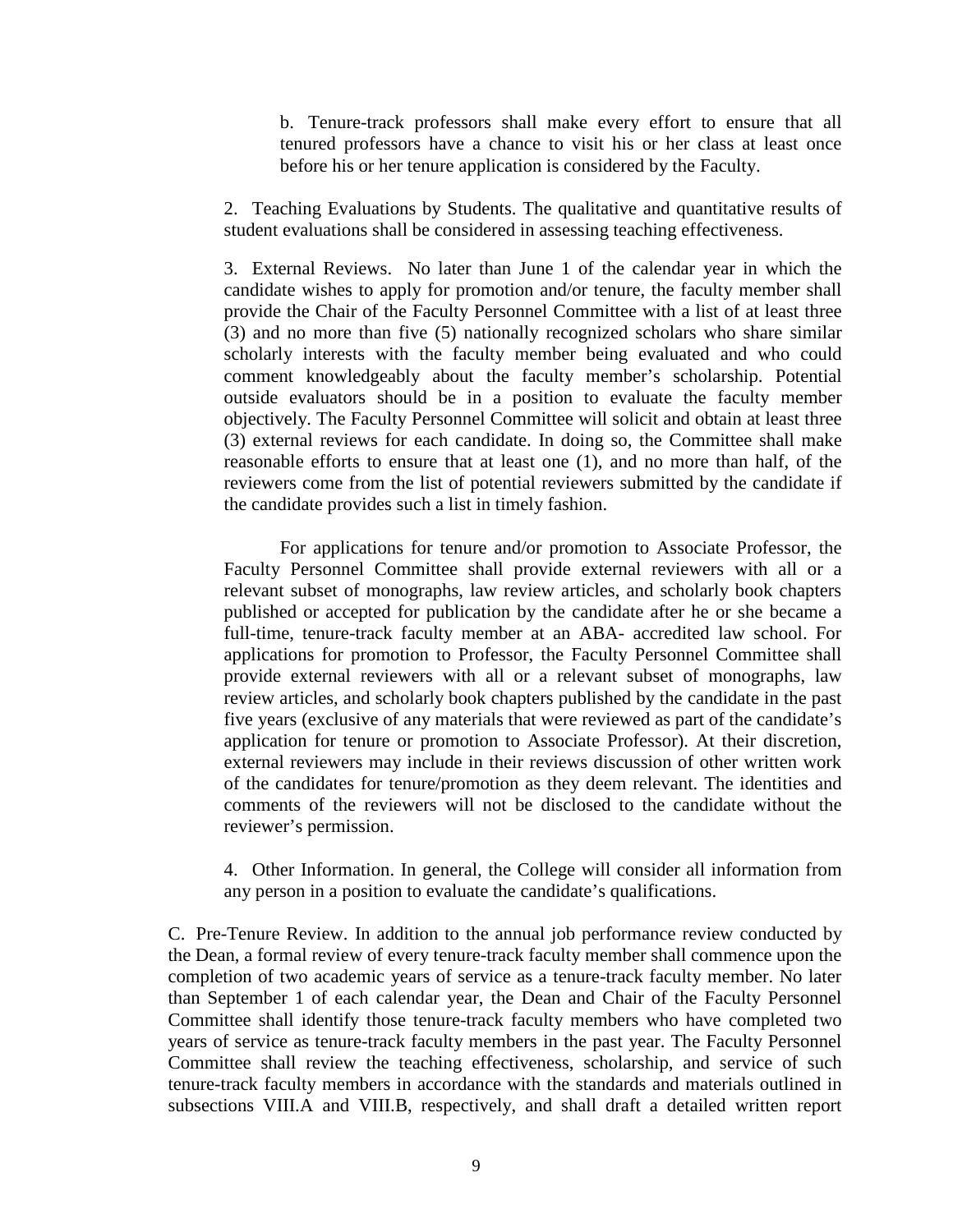regarding the faculty member's progress toward tenure with respect to each criterion. With regard to scholarship, external reviews may but need not be obtained, but, in all cases, the Committee shall include its own substantive evaluation of the candidate's scholarship. The Committee shall share a draft of its report with the tenured Faculty by January 31. Within two weeks of making the draft report available, the Committee shall hold a forum for tenured faculty members at which views on the candidate's progress toward promotion and tenure, and on the draft report, may be shared with the Committee. The Committee shall incorporate feedback from this forum into its final report as appropriate. The final report shall indicate clearly whether the evaluated faculty member has: 1) made satisfactory progress toward tenure; 2) made progress toward tenure but there is an area or are areas of specific concern; or 3) has not made satisfactory progress toward tenure. No later than March 1, the Faculty Personnel Committee shall provide a copy of the final pre-tenure report both to the faculty member and to the Dean, and the report shall be included in the faculty member's tenure file.

If the Committee concludes that the faculty member has not made satisfactory progress toward tenure, the Dean may decline to renew the faculty member's contract for the next academic year, or may begin termination proceedings in accord with section VII.C, *supra*.

## **IX. Promotion Policy**

A. Rank. Academic ranks in order are Instructor, Assistant Professor, Associate Professor, and Professor.

B. Length of Service. Professional achievement and not length of service is the primary criteria for promotion.

1. Promotion to Associate Professor. A faculty member seeking the rank of Associate Professor normally must have accumulated five years of service in the rank of Assistant Professor. The candidate becomes eligible to be considered for promotion in the academic year following the completion of the specified time period. Time spent on leave does not count in the accumulation of years of service, but the time cumulated need not be consecutive.

2. Promotion to Professor. To be considered for promotion from Associate Professor to Professor, the candidate normally must have accumulated three years of service in the rank of Associate Professor. The candidate becomes eligible to be considered for promotion in the academic year following the completion of the specified time period. Time spent on leave other than sabbatical does not count in the accumulation of years of service, but the time cumulated need not be consecutive.

3. Early Consideration. Faculty members who wish to be promoted more rapidly than normal shall have the burden of requesting such action and submitting information in support of the request, demonstrating that they have met or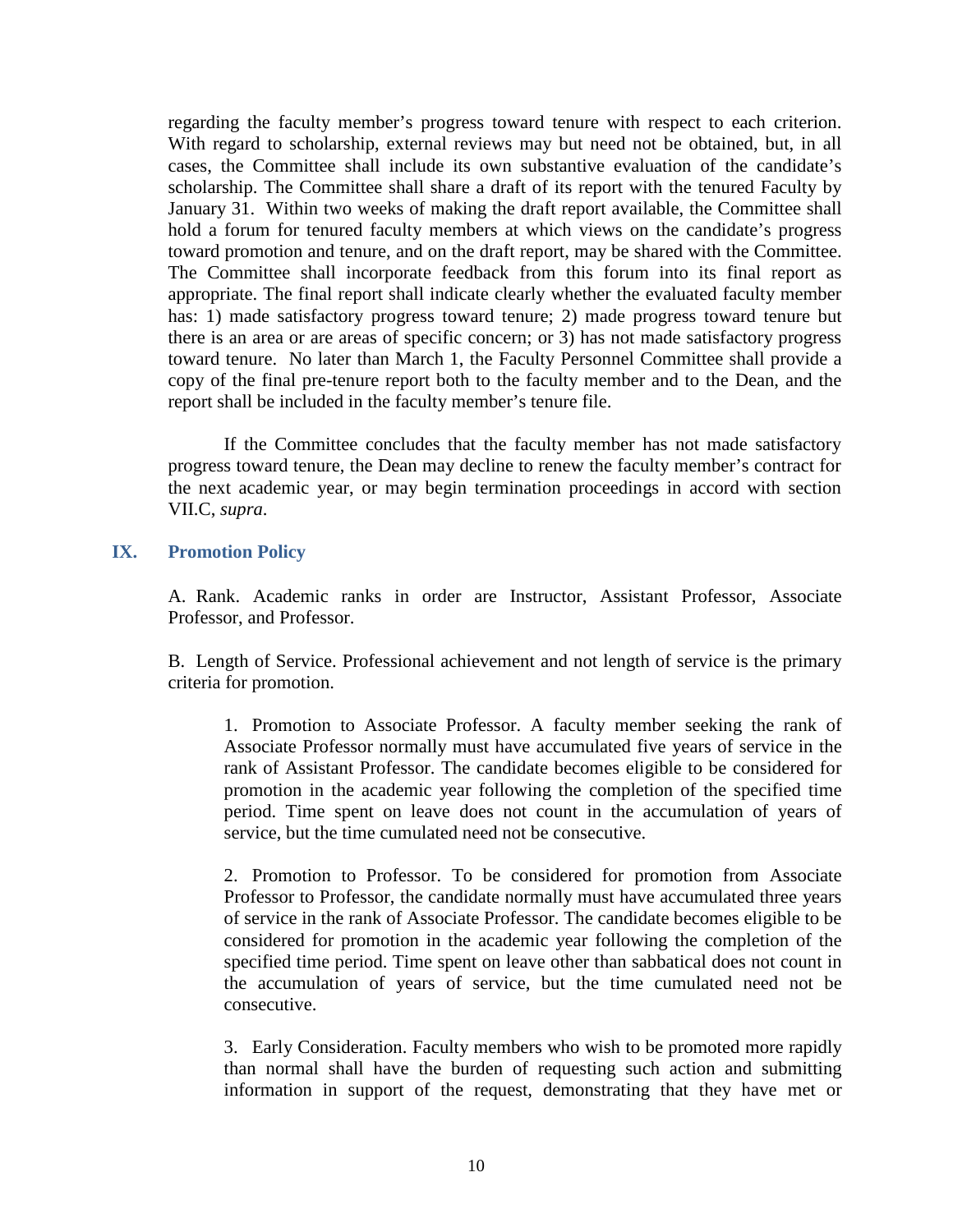exceeded the criteria enumerated in Section VIII.A, *supra*, and, when applicable, subpart C.2 of this section. In addition, experience in teaching at another law school or other professional experience may be taken into consideration.

C. Criteria. In addition to the general criteria found in subsection VIII.A, supra, the following additional criteria apply to certain promotion decisions:

1. Promotion to Associate Professor. A tenure-track faculty member holding the rank of Assistant Professor will be considered for promotion to Associate Professor at the same time as the tenure decision and will be granted promotion only if tenure also is granted.

2. Promotion to Professor. Promotion from Associate Professor to Professor is not automatic and requires that the candidate demonstrate special qualifications:

- a. The candidate must already be tenured;
- b. The candidate must demonstrate excellence in teaching;

c. The candidate must demonstrate that he or she regularly engages in scholarship, which means at a minimum that the candidate has published at least three (3) analytically- rigorous, substantial law review articles (or their substantial equivalent in other scholarly forms) since promotion to Associate Professor. At the discretion of the Faculty Personnel Committee and the Dean, the 3 articles may include articles that were published between the candidate's application for promotion to Associate Professor and the conferral of such appointment; any such articles may not have been externally reviewed when applying for the prior promotion and may not have been substantively reviewed by the Committee and the Faculty as part of the prior promotion. In addition, the candidate's scholarship must be of a quality sufficient to make the candidate a nationally recognized scholar in his or her areas of specialization. Pre-tenure scholarship may be considered relevant, but not sufficient, to establishing the candidate's national recognition in an area; and,

d. The candidate must possess a high degree of professional responsibility, judgment, maturity, and integrity. Distinction in service to regional, national, or international professional organizations also may be considered as a factor in the candidate's favor.

D. Promotion and Long-Term Appointment for the Law Library Director.

1. Timing. A Law Library Director initially appointed as an Assistant Professor or Associate Professor may apply for promotion to the next academic rank and for a five-year, renewable contact as a faculty member after the completion of four years of service as Director at the College of Law. A Director initially appointed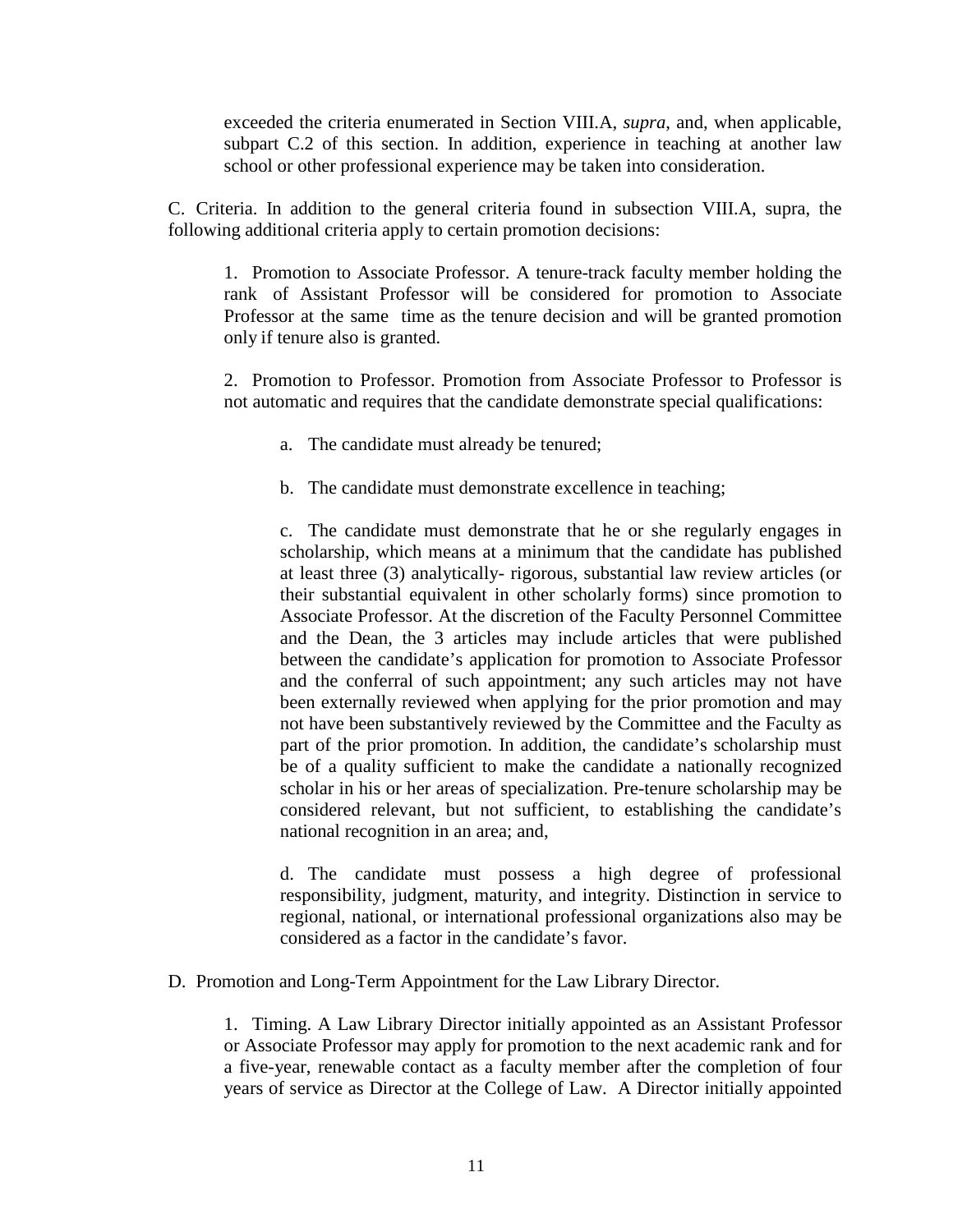as a Professor may apply for a five-year, renewable contract as a faculty member at any time. The five-year contract applies only to the Director's appointment as a faculty member and not to his or her administrative appointment as Director.

2. Criteria. In lieu of the criteria for promotion for tenured and tenure-track faculty, the following criteria shall apply to the Law Library Director's appointment as a faculty member:

a. For promotion to associate professor and/or conferral or renewal of a five-year contract as a faculty member, the Director must demonstrate:

> i. Effective Performance of the Duties as the Law Library Director. Effective performance shall be determined based on the success of the library and its resources in furthering the mission of the college and the university, including instructional and research support of students, faculty, the administration and others; the selection and organization of the collection; use of technology; effective communication; hours and method of operation; internal and external relationships and reputation; and, the effective planning and management of budget, personnel and physical plant. To assist in making this assessment, input shall be solicited from faculty, students, the administration and other relevant constituencies within the University. As appropriate and if feasible, outside assessments may also be considered, including ABA, AALS and other accrediting or reviewing organizations' evaluations, awards and other indicators of reputation and input from relevant outside constituencies. If deemed desirable and feasible under the circumstances, solicited reviews by outside law library professionals may also be sought;

> ii. Teaching Effectiveness. The Director shall demonstrate competence (as defined in subsection VIII.A.1, *supra*) in carrying out any teaching responsibilities assigned;

> iii. Scholarship. Although not required as part of the Director's job duties, the production of published scholarship will be viewed favorably in the promotion decision. The Director's scholarship may include, in addition to the types of works published by tenured or tenure-track faculty (defined in subsection VIII, *supra*), scholarly publications regarding librarianship, legal research or legal writing; and,

> iv. University, professional, or community service as defined in subsection VIII.A.3, *supra*.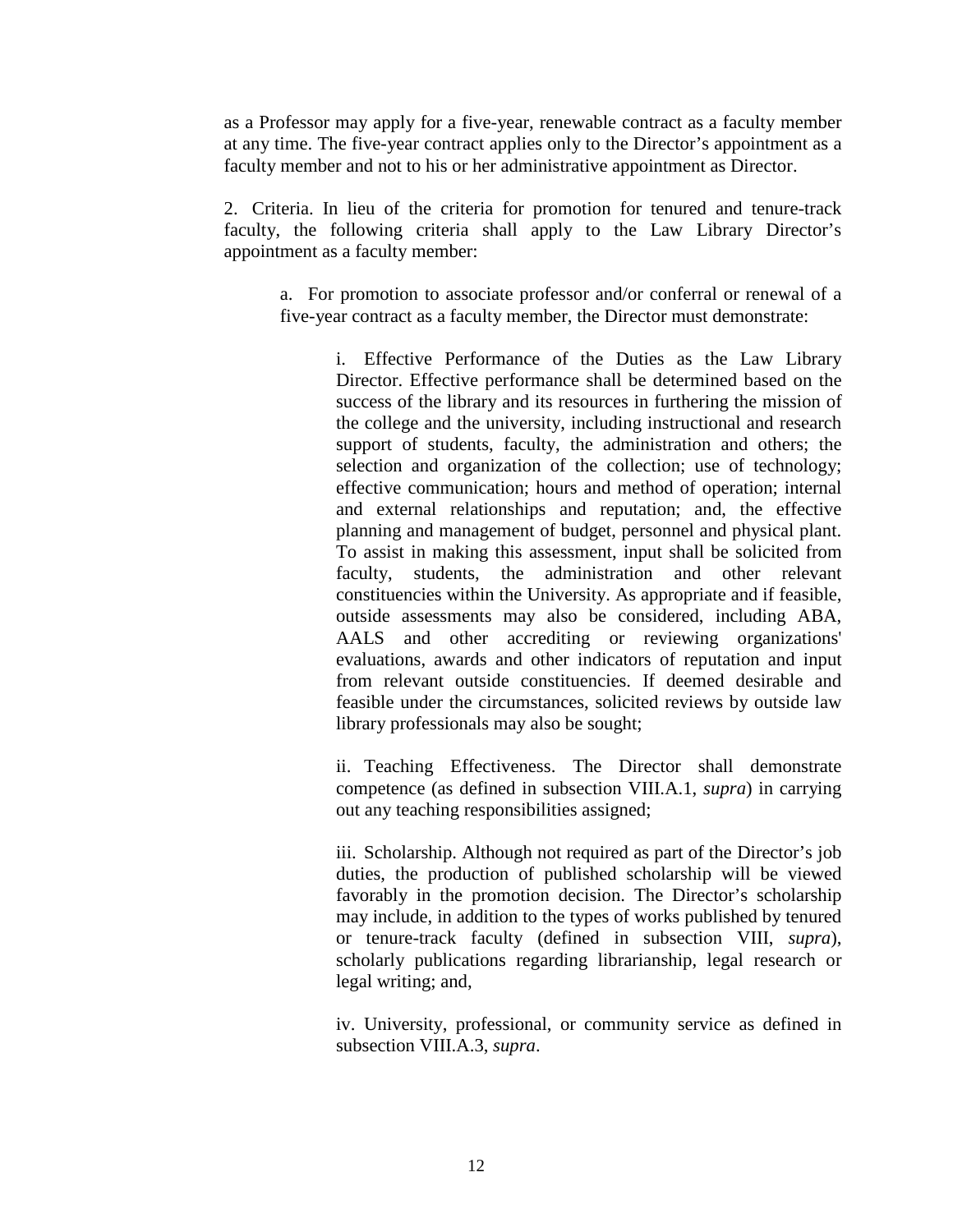b. For promotion to Professor, the Director must demonstrate the same qualifications as necessary to warrant promotion to Associate Professor (as defined in subsection IX.D.2.a, *supra*), as well as possession of a high degree of professional responsibility, judgment, maturity, and integrity.

3. Non-renewal of Long-Term Contract for former Law Library Directors. A continuing, non-tenure-track faculty member who was initially hired as a Law Library Director but whose administrative appointment as Director is terminated (either by the Director or the Dean) may continue as a faculty member for the duration of his or her last- conferred contract. Upon the conclusion of the term of such contract, the former Law Library Director is ineligible for renewal of a fiveyear contract as a faculty member but may apply for reappointment as a continuing, non-tenure-track faculty member, which appointment shall be governed under the terms applicable to such appointment.

E. Promotion and Long-term Appointment for Legal Research & Writing Instructors.

1. Timing. A non-visiting instructor in the Legal Research & Writing program may apply for promotion to Professor of Legal Writing and a renewable contact of at least three years duration after the completion of two (2) years of service as an instructor in the LRW program. Time spent on a leave of absence shall not count in the accumulation of years of service.

2. Criteria. In lieu of the criteria for promotion for tenured and tenure-track faculty, a faculty member applying for promotion to Professor of Legal Writing and/or conferral or renewal of a long-term contract must demonstrate the following:

a. Teaching effectiveness as defined in subsection VIII.A.1, *supra*. Significant weight shall be given to student evaluations of the candidate's teaching performance. In addition, for the initial promotion and conferral of a long-term contract, the legal writing Instructor must have been visited in class at least three times each year for at least the two years preceding their application for such rights and/or contract. The format and procedure of such visits shall be substantially similar to the peer visits described in subsection VIII.B, except that Professors of Legal Writing are eligible to review the candidate's classes. Untenured, tenure-track faculty members are also eligible to review the candidate's classes, but their evaluations may not count toward the requisite numerical minimum; and,

b. Other Qualifications. No instructor or Professor of Legal Writing is expected to excel in all areas, but significant achievement should be demonstrated in one or more areas: (i) counseling students; (ii) administrative, committee, or other kinds of internal service to the college and the university; (iii) leadership in professional societies and activities, including service to the bar and to the legal profession, and admission to a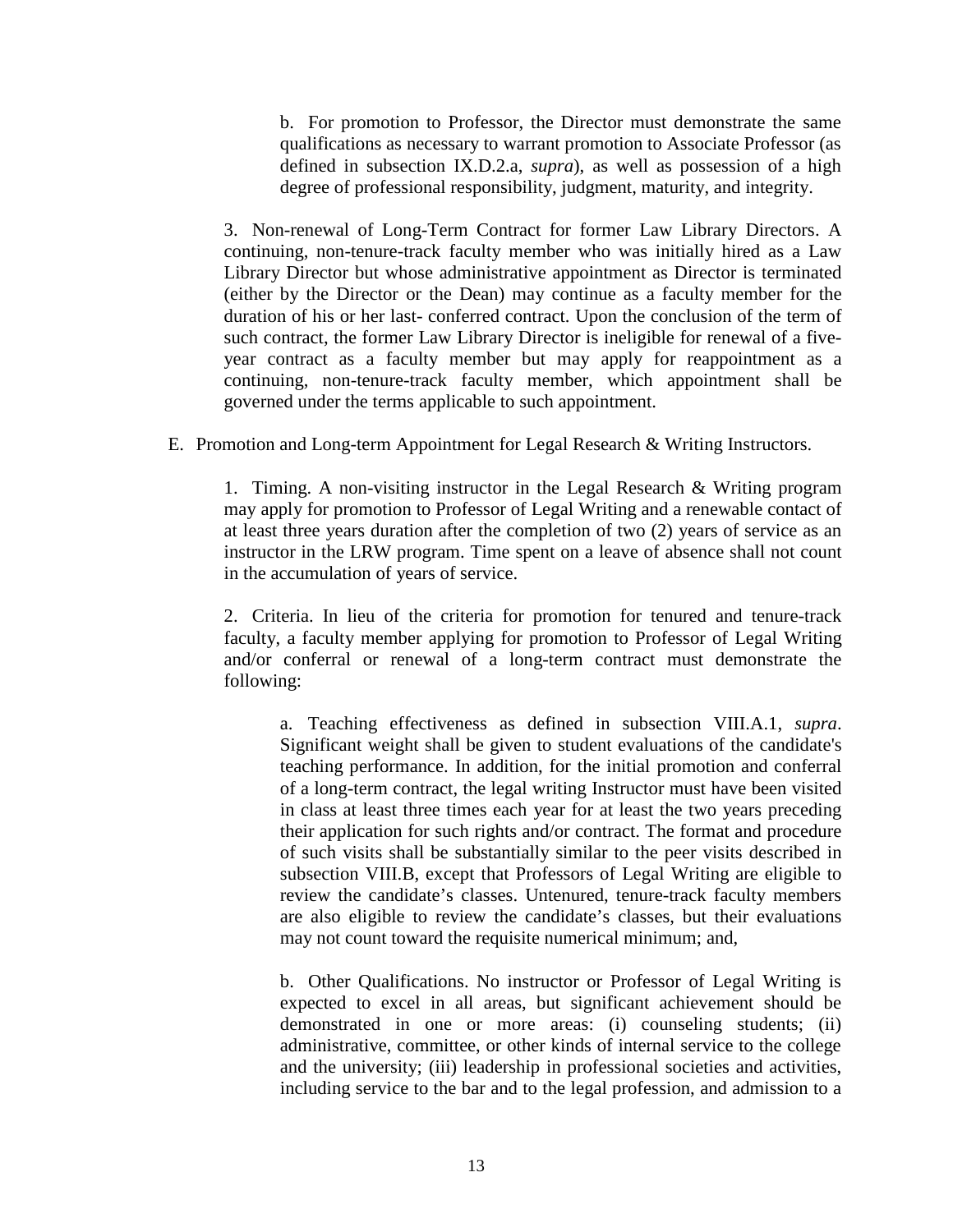state bar; (iv) external service to the community at large; and/or, (v) scholarship, whether in the field of legal writing, legal pedagogy, or any other legal scholarship.

F. Procedure. Prior to September 1 of the academic year in which the candidate intends to apply for promotion, the candidate shall submit a detailed memorandum to the Dean and the Chair of the Faculty Personnel Committee describing the candidate's eligibility and qualifications for promotion, along with any required supporting documentation (such as reprints or copies of scholarship). The Faculty Personnel Committee shall review the candidate's qualifications, and, no later than November 1, the committee shall submit to the applicable Faculty (as defined in Section III.B.5, *supra*) a detailed draft report regarding the candidate's performance with regard to each of the applicable promotion criteria. Prior to December 1, the Faculty shall review the candidate's qualifications and shall make a written recommendation whether to grant or deny promotion. The draft Committee report presented to the Faculty shall serve as the template for the Faculty's written recommendation, subject to revisions based on Faculty input.

The Dean shall forward the Faculty's recommendation, along with the Dean's evaluation and recommendation, to the President within fifteen (15) calendar days after receiving the Faculty's recommendation. The Dean shall inform the candidate of his or her recommendation. Except in rare cases and for compelling reasons, no promotion will be made over the Faculty's expressed opposition. The President shall promptly inform the candidate and the Dean of the President's decision regarding promotion. If promotion is granted, it shall be conferred effective as of the first day of the following academic year.

## **X. Policy of Academic Tenure**

A. Policy. Tenure is the right of a faculty member to have his or her academic appointment and annual employment contract renewed for the next academic year without discriminatory reduction of salary (which includes the unjustified denial of a normal pay raise provided to similarly-situated tenured faculty members), except for the reasons and in the manner provided herein. Tenure held by a faculty member who holds an administrative position extends only to the faculty position.

B. Obligation to Apply for Tenure. A tenure-track faculty member must apply for tenure no later than September 1 of the academic year following the completion of ten semesters of service (excluding any semesters spent on leave) at the College of Law in a tenuretrack appointment. The required semesters of service need not be consecutive. A candidate who was hired at the rank of Assistant Professor will be considered for tenure and promotion to Associate Professor at the same time.

1. Early Consideration. Faculty members who wish to be considered for tenure more rapidly than normal have the burden of requesting such action and submitting information in support of the request. In some cases, prior teaching experience as a tenure-track faculty member at another law school may justify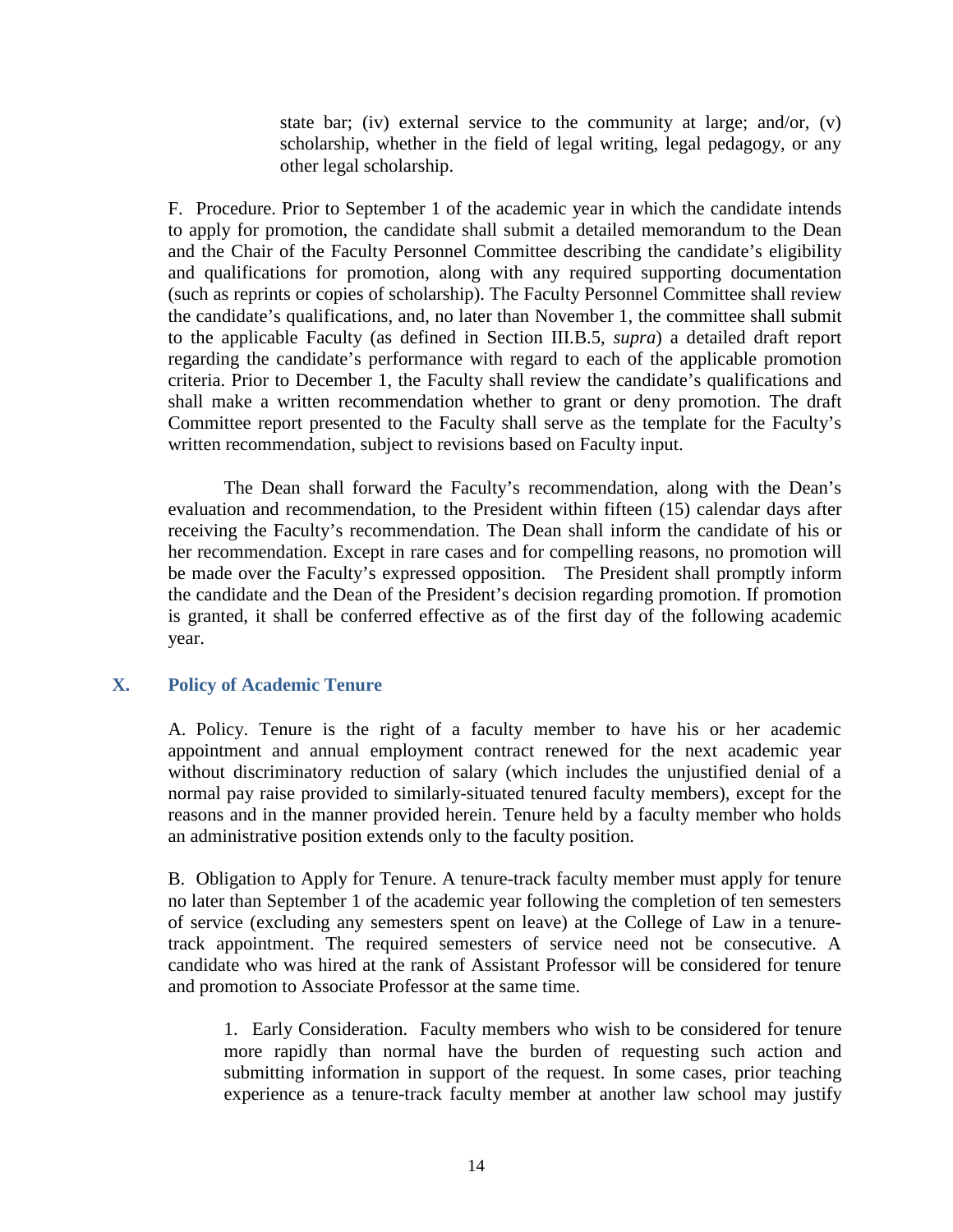shortening the normal years of service required to be considered for tenure. The Faculty, with the concurrence of the Dean, may recommend to the President that the normal period of service be shortened. In the case of a faculty member who seeks early consideration but whose application for tenure is denied, the Dean shall notify the faculty member that the candidate may reapply for tenure at a later date but in no event later than September 1 of the academic year following the candidate's completion of the required time of service as specified in subsection X.B, *supra*, unless the candidate requests and receives a one-year deferral as described below.

2. One-Year Deferral. No later than February 1 prior to the academic year in which the faculty member must apply for tenure, a tenure-track faculty member may apply to the Faculty Personnel Committee for a one-year deferral of consideration. The faculty member must state in writing and with particularity the reasons why he or she is unable to be considered for tenure at the required time and must demonstrate by clear and convincing evidence that he or she will have satisfied all of the criteria for the grant of tenure by the end of the next academic year. The Faculty Personnel Committee shall review the faculty member's request, and, no later than March 1, the committee shall submit to the Dean its recommendation whether to grant or deny the request. The Dean shall forward to the President the committee's recommendation, along with the Dean's evaluation and recommendation. No later than May 1, the President shall inform the faculty member and the Dean of his or her decision. A tenure-track faculty member who receives a one-year deferral must apply for tenure in the academic year immediately following the one in which he or she would otherwise have been required to apply for tenure, even if the faculty member is on leave for a portion of that academic year. If tenure is denied, the faculty member's tenure-track appointment shall be terminated at the conclusion of that academic year.

C. Criteria for Granting of Tenure. The granting of tenure is a specific act on the part of the University, not an automatic event occurring after a stated period of service on the faculty. Tenure may be granted to any person who is then actively serving as a full-time, tenure-track faculty member in the position of Professor, Associate Professor, or Assistant Professor, and who satisfies the criteria listed in subsection VIII.A, *supra*, and the additional criteria in this subsection.

1. Scholarship. The candidate must have produced and published (or had accepted for publication) by the end of the preceding academic year at least three (3) substantial articles in a law review or similar scholarly journal or their substantial scholarly equivalent (books, peer-reviewed empirical work, etc.). The candidate's scholarship must receive external reviews as provided in subsection VIII.B, *supra*.

2. Special criterion for tenure-track faculty in clinical law program. In addition to the general criteria listed in subsection VIII.A, *supra*, in deciding whether to recommend tenure to a tenure-track faculty member in the clinical law program,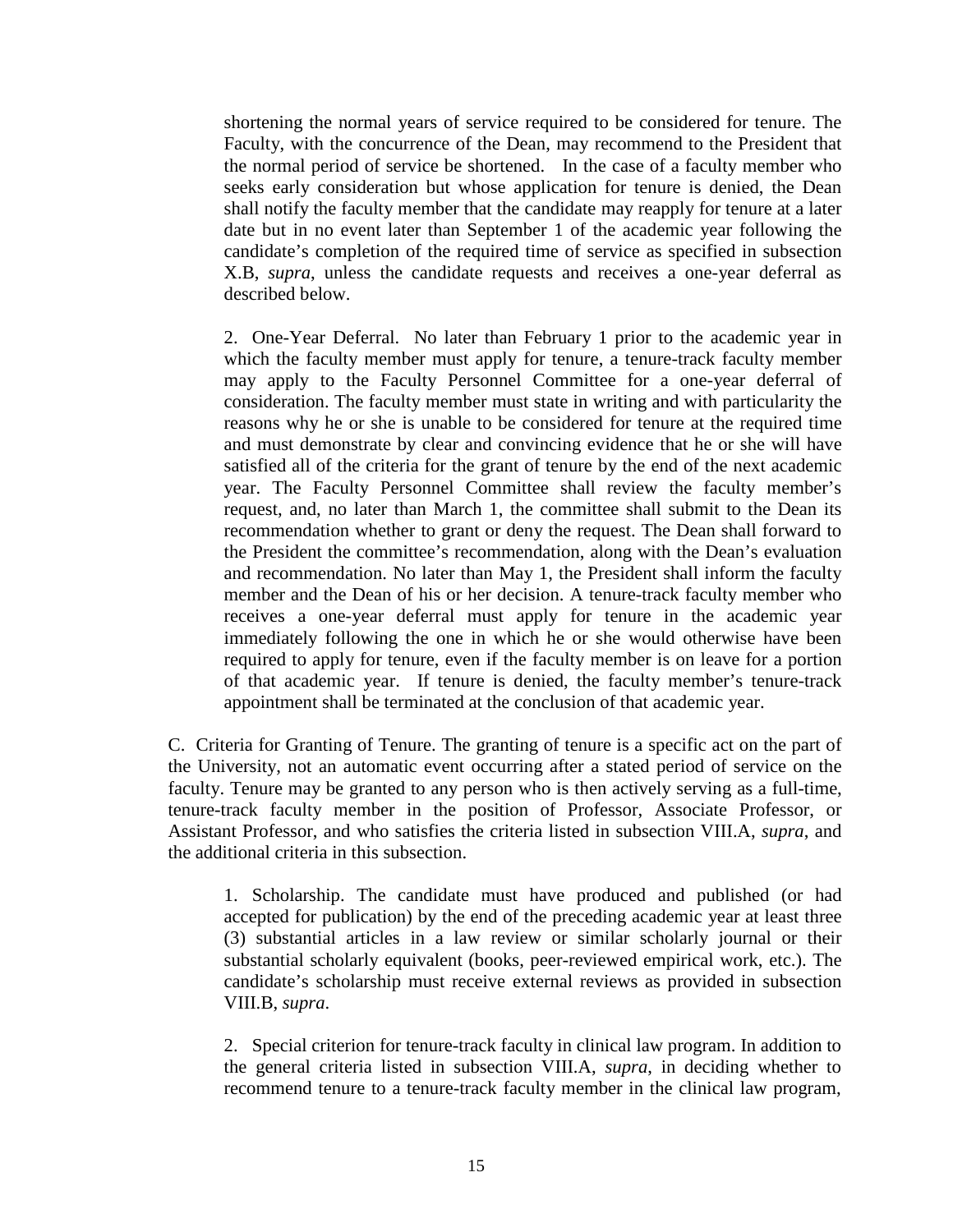significant weight shall be given to the candidate's teaching effectiveness in the Clinical Law Program.

D. Procedure. Prior to September 1 of the academic year in which the faculty member intends to or must apply for tenure, the faculty member shall submit a detailed memorandum to the Dean and the Chair of the Faculty Personnel Committee describing the faculty member's eligibility and qualifications for tenure, along with any required supporting documentation (such as reprints or copies of scholarship). The candidate shall also supply a current curriculum vitae. The Faculty Personnel Committee shall review the faculty member's teaching effectiveness, scholarship, and service, and, no later than November 1, the committee shall submit to the Faculty (as defined in subsection III.B.1, *supra*) a detailed report regarding the candidate's performance with regard to each of the applicable criteria. Prior to December 1, the Faculty shall review the faculty member's teaching, scholarship, and service and shall make a written recommendation whether to grant or deny tenure. The Committee report presented to the Faculty shall serve as the template for the Faculty's written recommendation, subject to revisions based on Faculty input.

The Faculty Personnel Committee shall promptly give a copy of its final report and recommendation to the Dean and to the applicable faculty member, with the latter copy redacted as necessary to preserve reviewer confidentiality. The Dean shall forward the Faculty's recommendation, along with the Dean's evaluation and recommendation, to the President within fifteen (15) calendar days after receiving the Faculty's recommendation. The Dean shall inform the faculty member of his or her recommendation. The President shall decide whether to recommend to the Board of Trustees that the faculty member should be granted tenure. If the President decides against the grant of tenure, the application is denied. In those situations in which the President recommends to the Board of Trustees the grant of tenure, the President shall promptly inform the faculty member and the Dean of the Board of Trustees' decision regarding the grant or denial of tenure. Tenure may be granted only with the express approval of both the President and Board of Trustees, and, unless otherwise specified by the Board of Trustees, if tenure is granted, it shall be conferred effective as of the first day of the following academic year. If the faculty member's application for tenure is denied at any point in the foregoing process, the faculty member's appointment shall terminate at the end of the following academic year, except (i) in situations in which the candidate is applying early (within the meaning of subsection X.B.1, *supra*), in which case the candidate's appointment continues through the academic year in which the candidate must apply for tenure under subsection B, *supra*, (unless deferred one more year, as permitted by subsection X.B.2, supra) or (ii) in situations in which the candidate had received a one-year deferral pursuant to subsection X.B.2, *supra*, in which case the candidate's appointment terminates at the end of the current academic year.

E. Post-Tenure Review. Every tenured faculty member shall be reviewed by the Dean once every year. No later than June 1, each tenured faculty member shall submit to the Dean a memorandum describing his or her teaching, scholarship, and service in the past year. No later than August 15, the Dean shall meet individually with each tenured faculty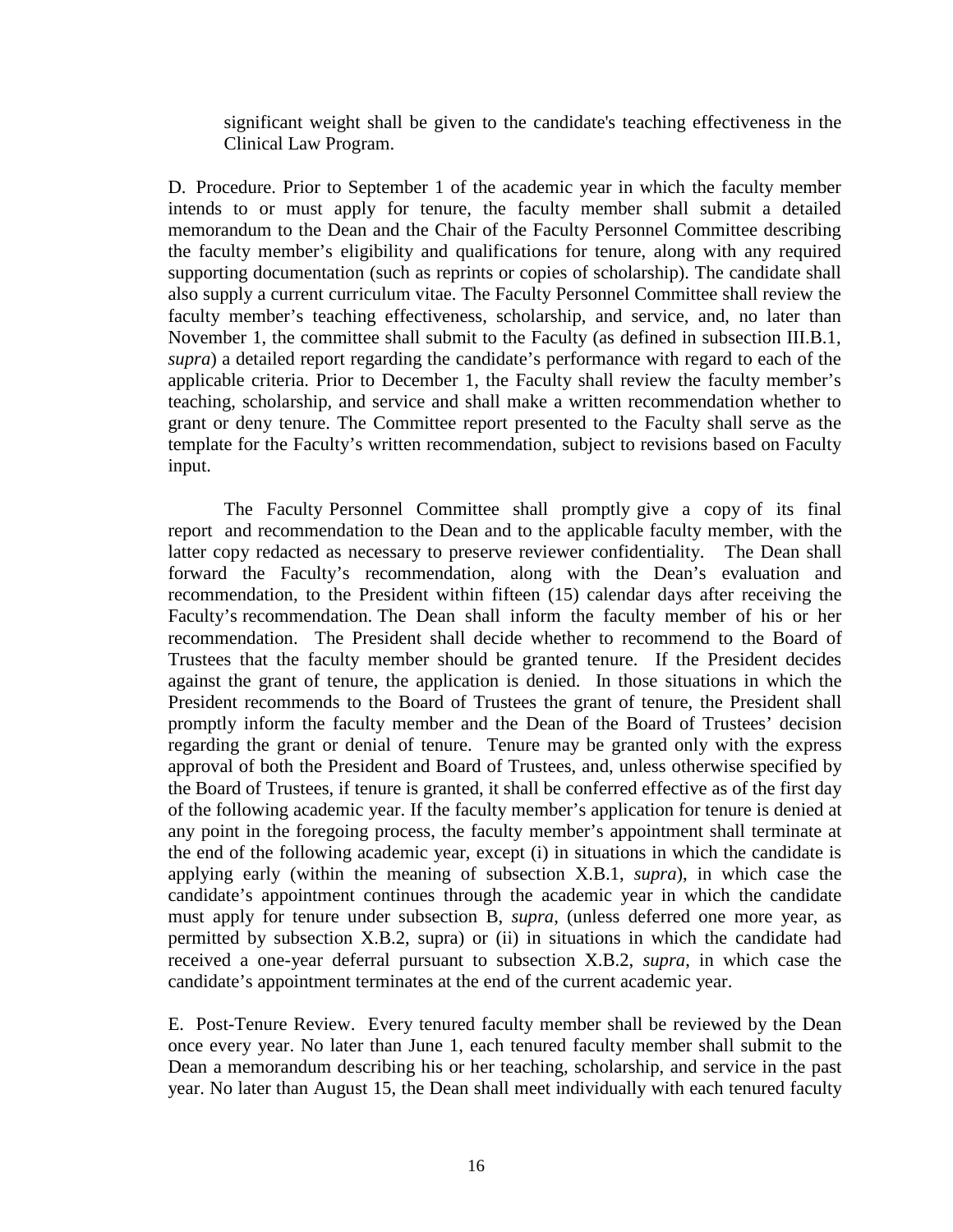member to discuss his or her job performance in the past year and goals for the upcoming year.

All tenured faculty members shall strive to be excellent classroom teachers and mentors to students; contribute to the university, law school, and broader community through service; and continuously engage in national or international scholarly discourse. Evidence of such continued scholarly engagement includes the publication of law review articles (on average one per year or its substantial equivalent in other scholarly forms). The law school will support faculty members in their scholarship, teaching, and service through adequate research and professional development assistance.

F. Termination after Tenure. A faculty member having tenure may have his or her service terminated because of:

- 1. Permanent or protracted revision of the College of Law curriculum; or
- 2. Financial exigencies of the University requiring reduction in permanent staff.

3. Before the employment of a faculty member having tenure may be terminated pursuant to Sections X.F.1 or X.F.2, the following are required:

a. A genuine financial crisis which would seriously threaten the financial stability of the University if permitted to continue; and,

b. Application of the rules in Section XV on Reduction in Force.

4. A tenured clinical law professor may be terminated if the clinic that he or she supervises is discontinued as part of the termination or material modification of the entire clinical law program. Termination on such grounds may occur only if, in the opinion of the Director of the Clinical Law Program and the Dean, there is no suitable clinic offering for which the professor is otherwise qualified.

5. A faculty member having tenure whose contract is terminated for reasons listed in this paragraph F shall receive his or her salary for at least one year after the date of notification of such termination. However, if he or she refuses, after demand by the University, to continue to perform his or her assigned duties at the University, during such period, he or she shall not receive his or her salary. Such a faculty member may request the Faculty to review the evidence on which the termination is based before the final decision is made by the Board of Trustees on the basis of the recommendation of the President. After reviewing the evidence, the Faculty shall make a written recommendation to retain or terminate the faculty member, and promptly give a copy of its initial recommendation to the faculty member. If the faculty member feels the Faculty's recommendation is improper, he or she may, within fifteen (15) calendar days after the faculty member receives a copy of the initial recommendation, make a written request to the Chair of the Faculty Personnel Committee for a rehearing. A rehearing shall not be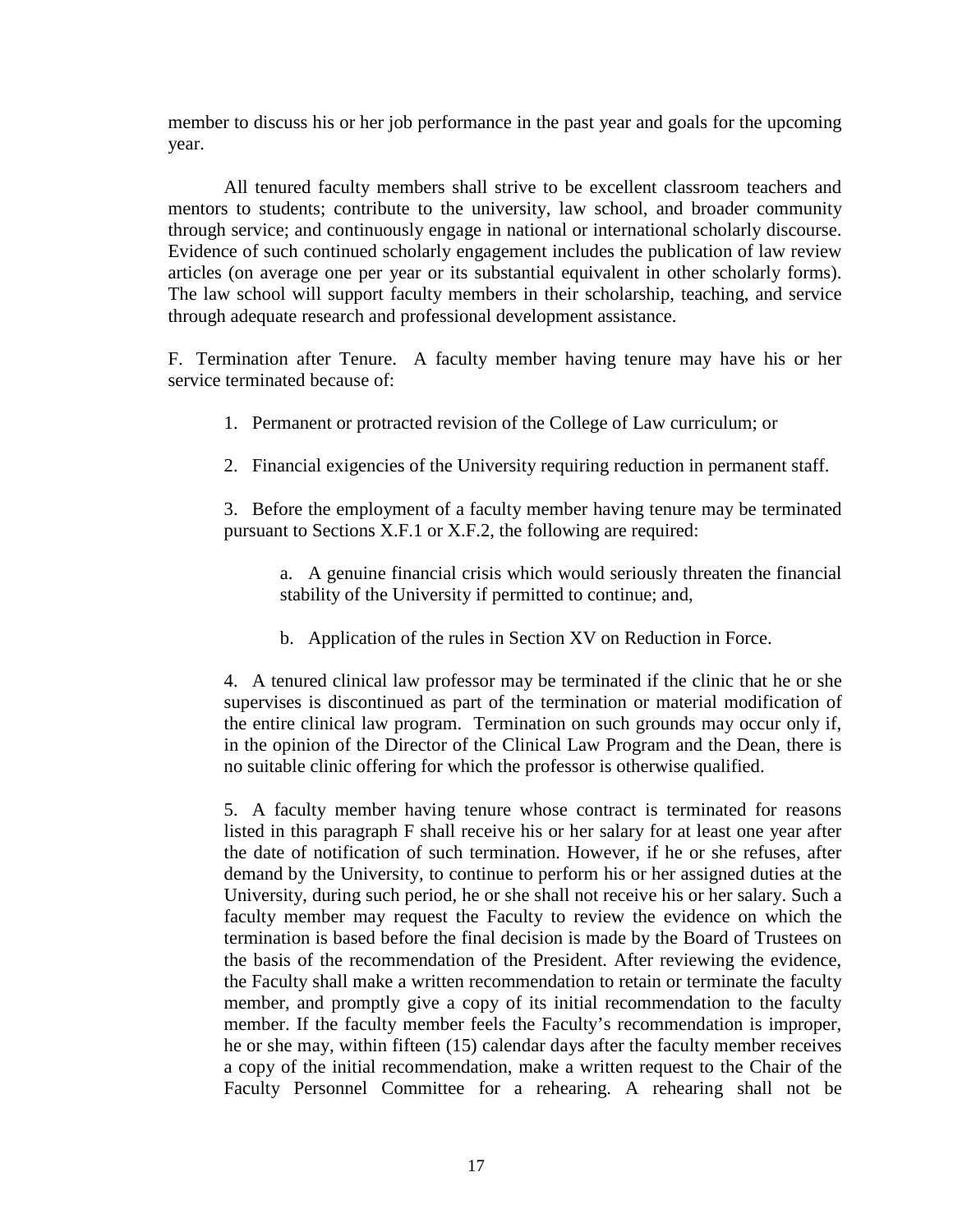unreasonably denied, and if granted, shall be held within a reasonable time following the request for rehearing. If the Chair does not receive a timely request for rehearing, then the initial recommendation becomes a final recommendation, and the Chair shall promptly give it to the Dean and notify the faculty member that the final recommendation has been given to the Dean. If the Chair receives a timely request for rehearing, and a rehearing is denied by the Faculty, then the initial recommendation becomes a final recommendation, and the Chair shall promptly give it to the Dean and notify the faculty member that the rehearing was denied, together with the reasons therefor, and that the final recommendation has been given to the Dean. If the Chair receives a timely request for rehearing, and a rehearing is granted by the Faculty, then the recommendation made by the Faculty following the rehearing is a final recommendation, and the Chair shall promptly give it to the Dean and give a copy to the faculty member. The Dean shall forward the Faculty's final recommendation, along with the Dean's recommendation, to the President within fifteen (15) calendar days after receiving the Committee's final recommendation. The Dean shall inform the faculty member of his or her recommendation. The recommendations of the Faculty, the Dean, and the President shall be transmitted to the Board of Trustees. The entire appeal process will be completed before a recommendation is made to the Board of Trustees. The President shall promptly inform the faculty member and the Dean of the action taken by the Board of Trustees.

G. Dismissal after Tenure. A faculty member may be dismissed for adequate cause which shall not, however, violate the principles of academic freedom as set forth in Section XIV on Policy of Academic Freedom and Responsibility. The term "adequate cause" shall consist of the following:

1. Final conviction (including a plea of guilty) of a felony or a misdemeanor involving moral turpitude.

2. Professional incompetence as determined by the Faculty.

3. Professional irresponsibility or dereliction of duty as determined by the Faculty.

In case such dismissal is contemplated, the Dean shall seek to have a personal conference with the faculty member concerned. By mutual agreement, the matter may be concluded at this point. If there is no such agreement, the person being considered for dismissal is entitled to a hearing before the Faculty. At least 30 days before the hearing, the Dean shall give the faculty member written notice of the time and place of the hearing and the specific charges asserted as a basis for termination of employment. A copy of this notice shall be forwarded to the President. If the faculty member fails without reasonable cause to appear at the hearing, he or she may be dismissed without the hearing. The Chair of the Faculty Personnel Committee shall keep the Dean and President advised of the Faculty's progress. The Faculty shall make a written recommendation to retain or dismiss the faculty member, and the Chair shall promptly give a copy of the Faculty's initial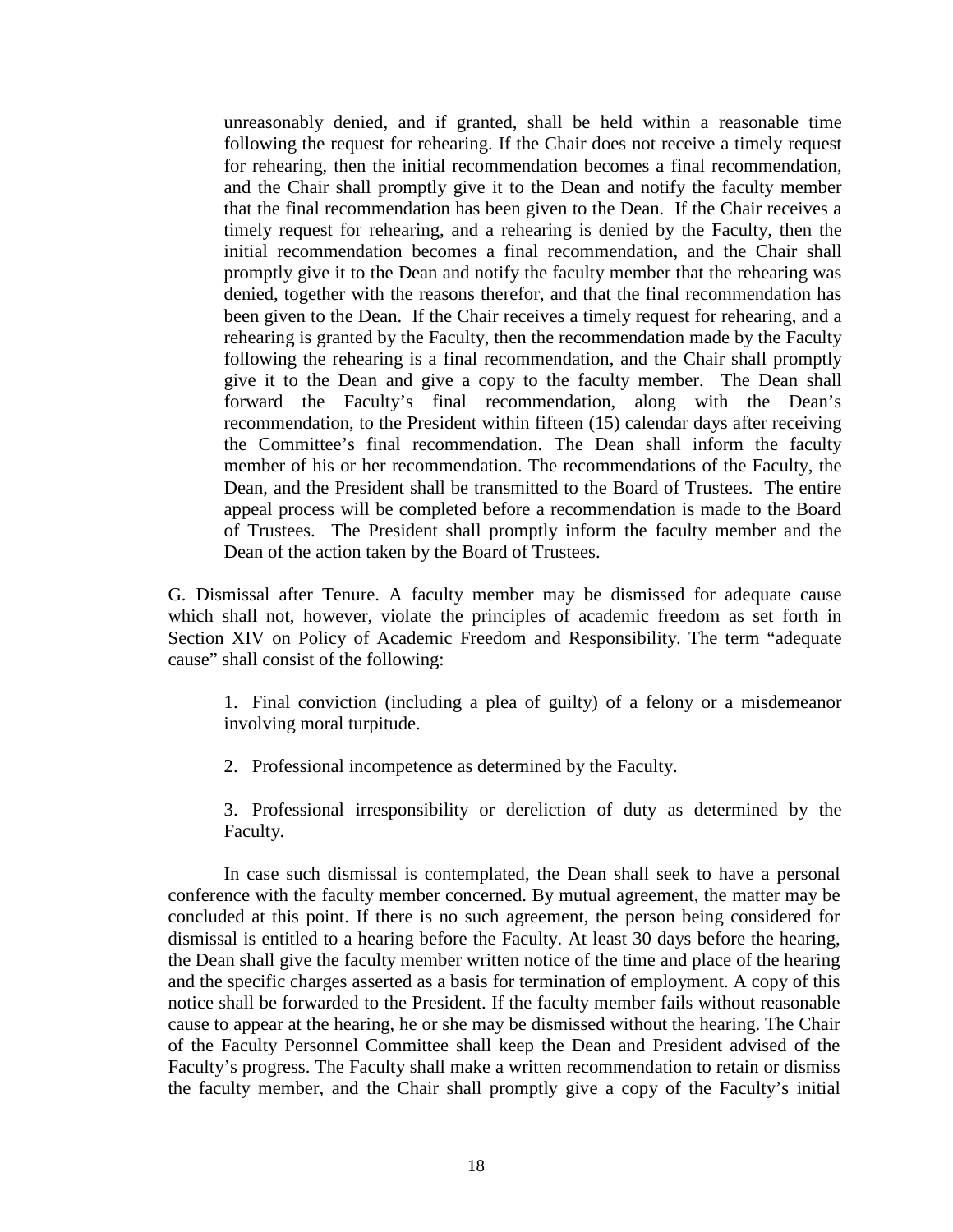recommendation to the faculty member. If the faculty member feels the Faculty's recommendation is improper, he or she may, within fifteen (15) calendar days after the faculty member receives a copy of the initial recommendation, make a written request to the Chair for a rehearing. A rehearing shall not be unreasonably denied, and if granted, shall be held within a reasonable time following the request for rehearing. If the Chair does not receive a timely request for rehearing, then the initial recommendation becomes a final recommendation, and the Chair shall promptly give it and the hearing record to the Dean and notify the faculty member that the final recommendation has been given to the Dean. If the Chair receives a timely request for rehearing, and a rehearing is denied by the Faculty, then the initial recommendation becomes a final recommendation, and the Chair shall promptly give it and the hearing record to the Dean and notify the faculty member that the rehearing was denied, together with the reasons therefor, and that the final recommendation has been given to the Dean. If the Chair receives a timely request for rehearing, and a rehearing is granted by the Faculty, then the recommendation made by the Faculty following the rehearing is a final recommendation, and the Chair shall promptly give it and the hearing record to the Dean and give a copy of the final recommendation to the faculty member. The Dean shall review the record and the Faculty's recommendation and forward the record and the Faculty's final recommendation, along with the Dean's recommendation, to the President within fifteen (15) calendar days after receiving the Faculty's final recommendation. The Dean shall inform the faculty member of his or her recommendation. The record and the recommendations of the Faculty, the Dean, and the President shall be transmitted to the Board of Trustees. The entire appeal process will be completed before a recommendation is made to the Board of Trustees. The President shall promptly inform the faculty member and the Dean of the action taken by the Board of Trustees. When a question arises concerning the dismissal of a faculty member having tenure, that faculty member shall not be suspended from his or her previously assigned institutional duties during the time necessary to resolve such question unless in the discretion of the President, continued discharge of those duties clearly constitutes a risk to himself or herself, to the University, or to others. In such event, the President shall reassign the faculty member to other duties that are appropriate if any are available. The faculty member shall be continued on his or her regular salary while such dismissal proceedings are pending.

At any hearing before the Faculty provided in this paragraph G, the faculty member and the University shall have the opportunity to be represented by counsel or advisor, to use witnesses, to present evidence relevant to the charges made, to rebut evidence presented by the other party, and to cross-examine witnesses used by the other party. Decisions as to the admissibility of evidence shall be made by the Chair of the Faculty Personnel Committee. The University shall make a stenographic or taped record of the hearing, permanently retain the original, and furnish the faculty member with one copy free and additional copies at cost. The record shall be disclosed to:

Persons connected with the University who are involved in the dismissal proceedings.

Any court hearing in any case in which the transcript is admissible evidence.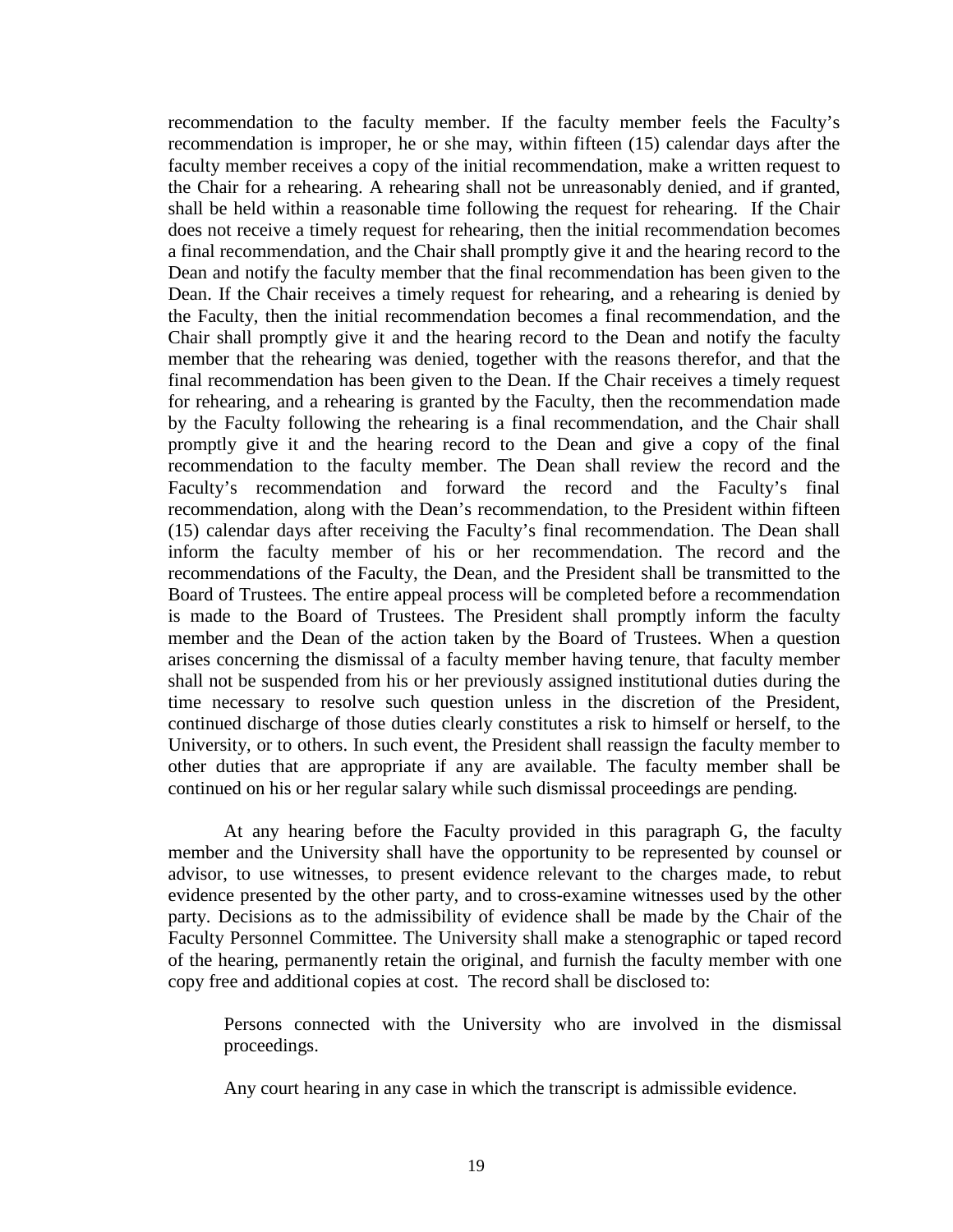Members of a professional organization having a legitimate interest in academic freedom or accreditation and then only on the request of the President or the faculty member involved.

To others as required by law.

#### **XI. Sabbatical Leave**

A. Purpose. The purpose of the sabbatical is to equip the faculty member for more effective teaching, scholarship, and service to the University through scholarly research, specialized *pro bono* law practice, and/or service to government, nonprofit, or professional organizations. When the faculty member engages in pro bono law practice or service, it should be of the kind that will enhance the faculty member's future scholarly productivity.

## B. Eligibility.

1. Eligibility is limited to tenured and tenure-track faculty and does not normally include tenured and tenure-track professors of clinical law hired after 2006. Eligibility is not further contingent on either age or rank. A sabbatical leave may be granted only after a faculty member has qualified by completing a specified number of semesters as a regular full-time member of the faculty. After taking a sabbatical, a faculty member re-establishes eligibility by completing an additional number of semesters of full-time service. If a faculty member foregoes eligibility for institutional reasons, the time foregone may be used to reduce the time for reeligibility by up to two semesters. The number of semesters to qualify depends upon the length and salary of the sabbatical and is specified in the Conditions. Faculty members who have served more than ten years without leave are strongly encouraged to apply for sabbatical leave. The Dean is not eligible for a sabbatical leave under this policy, but is eligible for such administrative leaves as may be granted by the University.

2. Time spent on leave of absence will not count toward sabbatical eligibility. Normally, a faculty member must be on campus a minimum of two years between leaves, whether sabbatical or leave of absence.

C. Application. The candidate shall give a written application to the Faculty Personnel Committee Chair, and a copy of the application to the Dean, by September 9 of the year preceding the academic year in which the sabbatical is to be effective. The application shall include the following:

1. The length of the leave: that is, one semester or two semesters. The source and amount of any additional funds from grant or employment.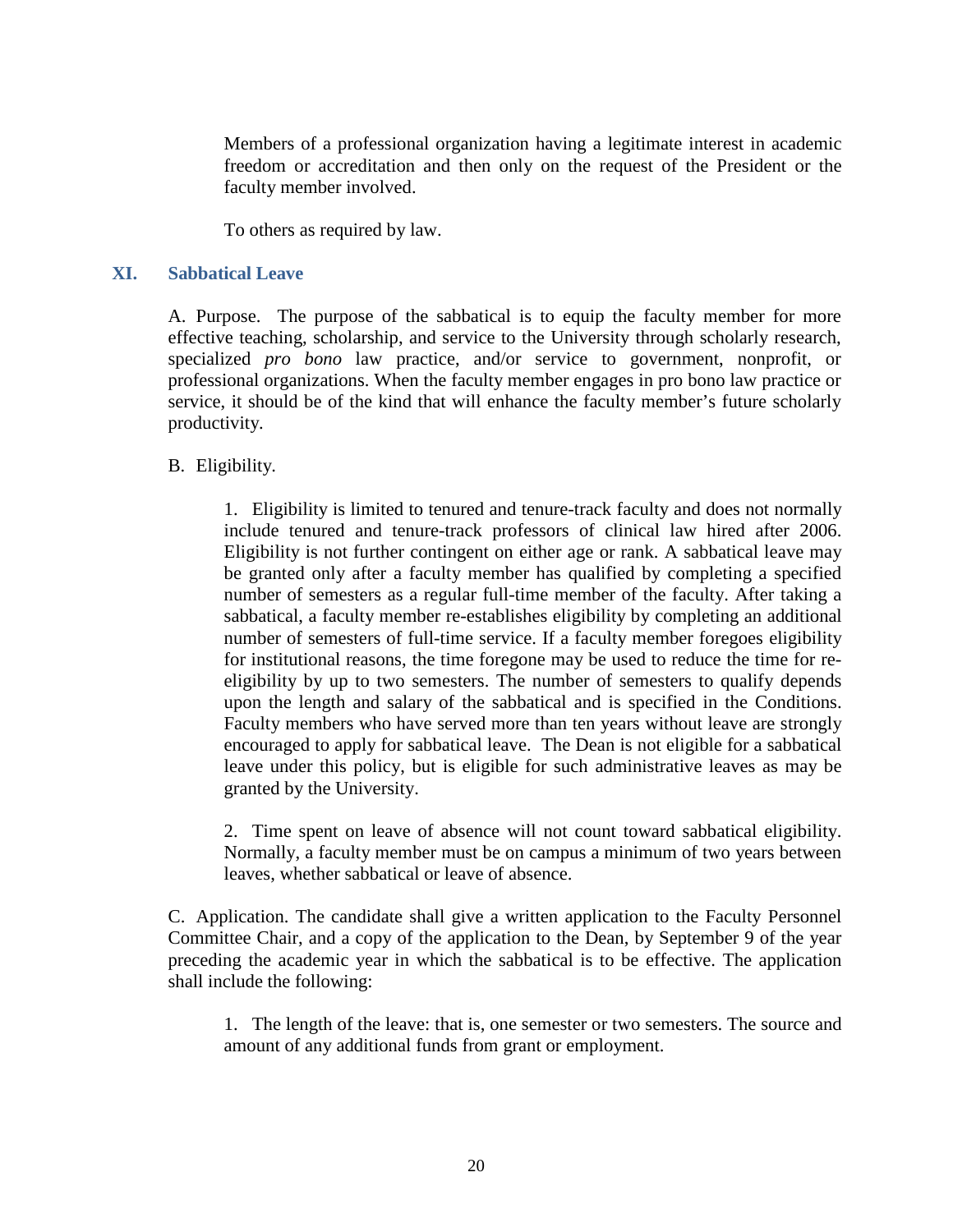2. A detailed description of the research project or plan of study, including itinerary and intended place of residence.

3. A statement of purpose, aims, and goals of the project together with its value to the individual, the College, and University. When appropriate, the Committee may ask the applicant to clarify the description of the research project or plan of study, the purposes of the project, or the value of the project to the individual, College, and University.

D. Procedure. Prior to September 16 of each year the Dean and the Faculty Personnel Committee Chair shall meet to review the applications. Prior to September 23 of each year, the Faculty Personnel Committee shall review the applications. In performing this function and prior to making its recommendations, the Committee shall consult with other faculty members, the Dean, and with law students. The Committee shall make a written recommendation as to each faculty member who has applied, and promptly give a copy of its initial recommendation to the faculty member. If the faculty member feels the Committee's recommendation is improper, he or she may, within fifteen (15) calendar days after the faculty member receives a copy of the initial recommendation, make a written request to the Committee for a rehearing. A rehearing shall not be unreasonably denied, and if granted, shall be held within a reasonable time following the request for rehearing. If the Commit- tee does not receive a timely request for rehearing, then the initial recommendation becomes a final recommendation, and the Committee shall promptly give it to the Dean and notify the faculty member that the final recommendation has been given to the Dean. If the Committee receives a timely request for rehearing, and a rehearing is denied, then the initial recommendation becomes a final recommendation, and the Committee shall promptly give it to the Dean and notify the faculty member that the rehearing was denied, together with the reasons therefor, and that the final recommendation has been given to the Dean. If the Committee receives a timely request for rehearing, and a rehearing is granted, then the recommendation made by the Committee following the rehearing is a final recommendation, and the Committee shall promptly give it to the Dean and give a copy to the faculty member. The Dean shall forward the Committee's final recommendation, along with the Dean's evaluation and recommendation, to the President within fifteen (15) calendar days after receiving the Committee's final recommendation. The Dean shall inform the faculty member of his or her recommendation. The entire appeal process will be completed before a final decision on the application. Except in rare cases and for compelling reasons, no sabbatical will be granted over the Committee's expressed opposition. The Dean shall promptly inform the faculty member about the President's decision.

- E. Nature and Condition of Grants.
	- 1. A sabbatical leave may extend for:
		- a. one semester at half salary after six semesters of full-time service;
		- b. one semester at three-quarters salary after seven semesters of full-time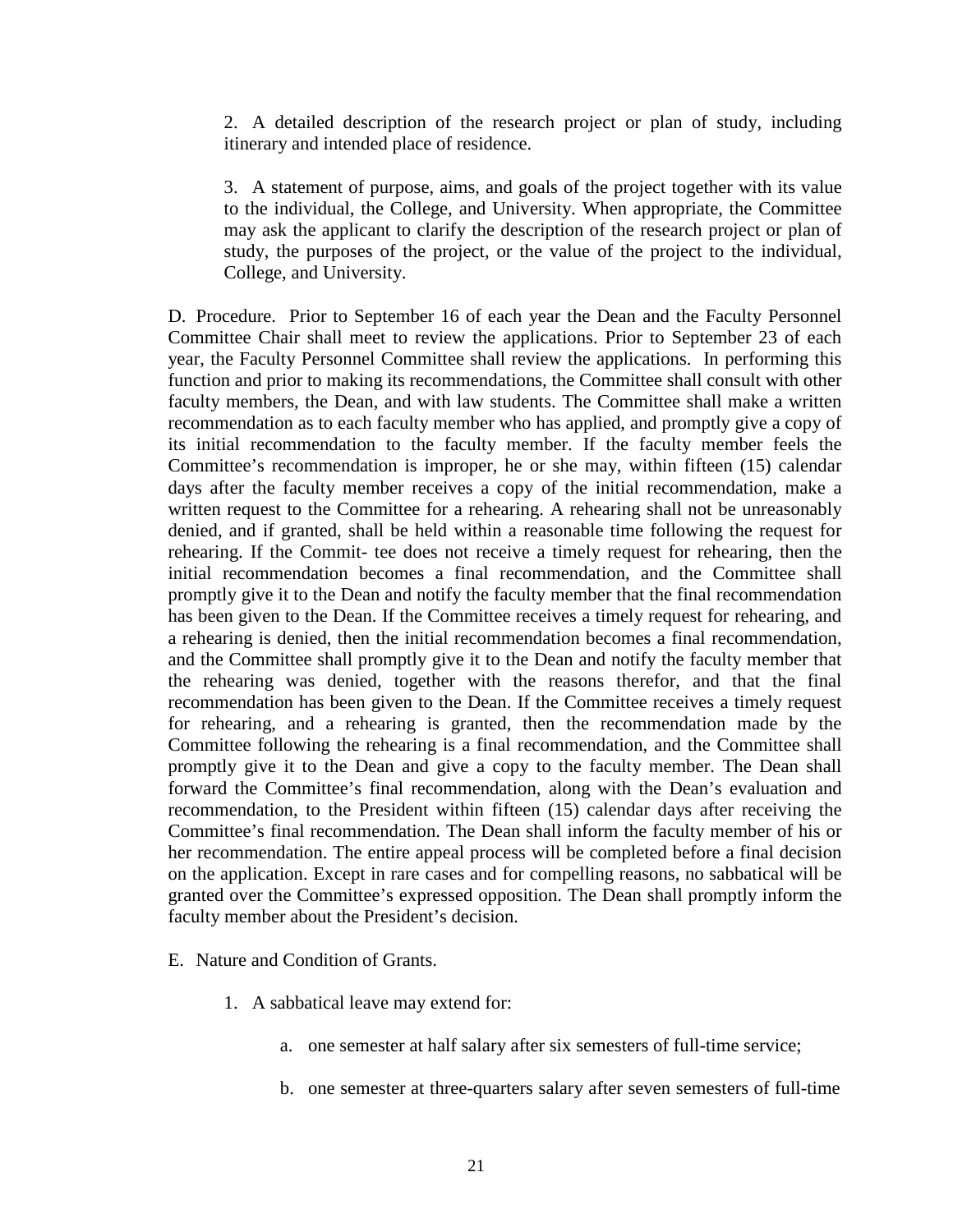service;

c. one semester at full salary after twelve semesters of full-time service;

d. two semesters at half salary after twelve semesters of full-time service;

e. two semesters at three-quarters salary after fourteen semesters of fulltime service.

2. A faculty member may receive the following in addition to the sabbatical grant:

a. Supplemental grants and fellowships.

b. An additional salary for teaching or other relevant professional experience, ordinarily including but not limited to specialized law practice relating to the faculty member's area of expertise and governmental service, either legislative, executive or judicial.

(i) This additional salary shall not exceed the amount reasonably necessary to compensate the faculty member for increased living expenses in the area where he or she is employed, as measured by the difference between Consumer Price Index for Portland and the Index for the area where he is employed. If it does not exceed this amount, the faculty member may receive both it and his or her sabbatical grant.

(ii) If this additional salary exceeds the reasonable amount stated in XI.E.2.b.(i), the faculty member shall forfeit a portion of his or her sabbatical grant in an amount equal to but no greater than the excessive sum.

(iii)If this additional salary exceeds the amount of the faculty member's sabbatical grant, his or her receipt of said salary shall act as a forfeiture of the entire sabbatical grant.

c. If the faculty member is granted a sabbatical at reduced salary, he or she may accept teaching or other relevant professional employment to the amount of the salary reduction.

3. Fringe benefits will continue in force when a member is on leave.

4. Faculty members shall submit to the Dean a formal written report upon return from leave detailing the member's accomplishments during the leave and including supporting documentation such as published or unpublished scholarship produced during the leave.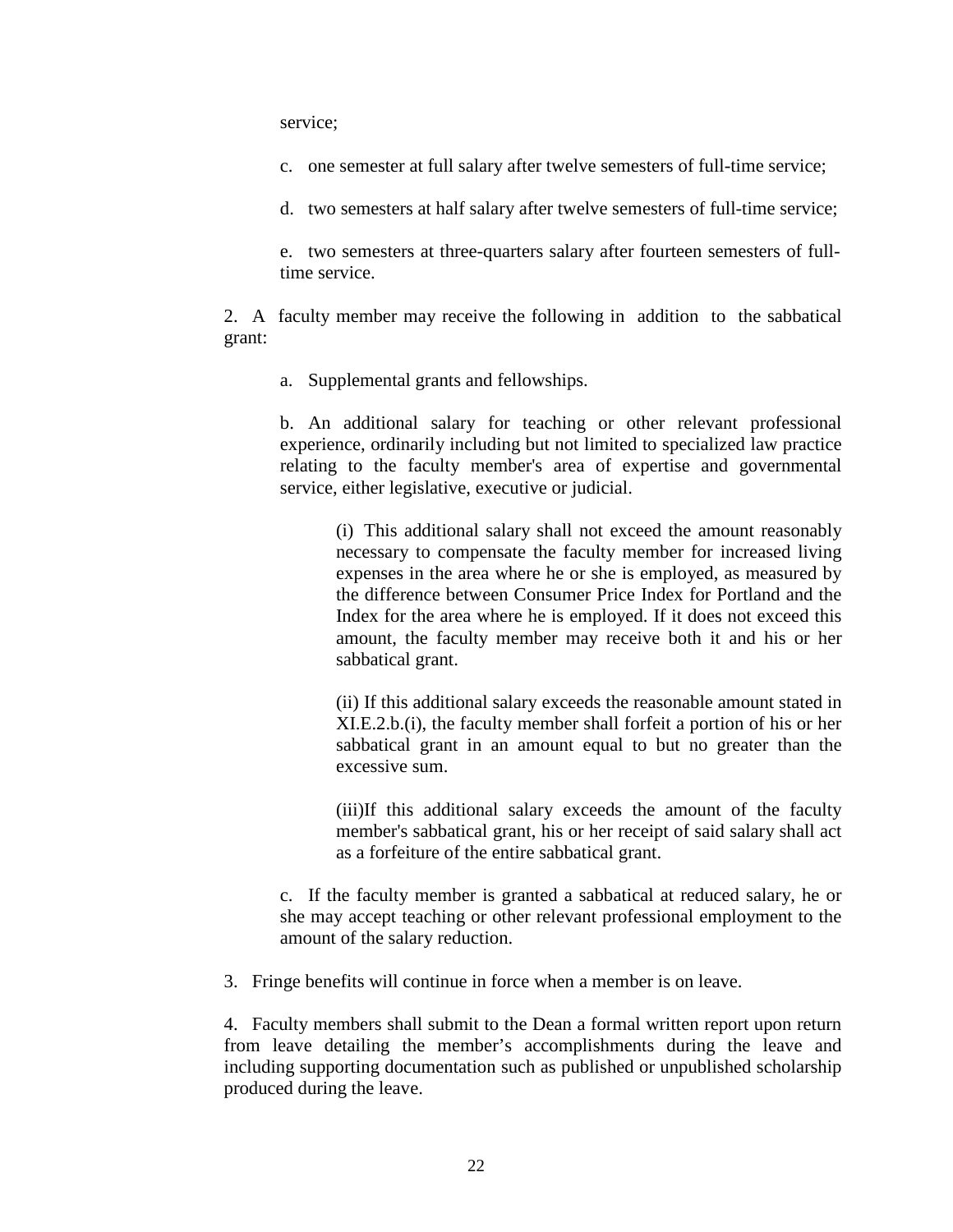5. The number of sabbatical leaves granted in any one year may be limited by budgetary considerations. Budgetary limitations are determined by the Board and administration, not by the Committee.

6. The faculty member receiving a sabbatical leave appointment agrees to return to Willamette for at least one full year of service immediately upon conclusion of the year on leave.

F. Criteria. The following criteria will be applied when deciding upon sabbatical leave applications:

1. The eligibility standards specified above.

2. The likelihood that the leave will equip the applicant for more effective teaching, scholarship, and service to the College and University.

3. The applicant's record of scholarly accomplishment.

4. The number of years the applicant has served Willamette on the campus.

5. The likelihood that the applicant could accomplish the particular goal in another way or at another time.

6. The financial ability of the University. (This criterion is applied by the Board and the administration, not by the Committee.)

7. The effect of the leave, in combination with others, upon the educational goals of the College.

#### **XII. Leave of Absence**

A. General. A faculty member requesting a leave of absence may be granted a leave of absence for one semester or for one academic year.

B. Purposes. The purposes of the leave will ordinarily include but are not limited to graduate work, research, service as a visiting professor at another institution, specialized law practice relating to the faculty member's area of expertise, and service to government, nonprofit, or professional organizations.

C. Duties and Rights. When the leave is for the purpose of study which may improve the individual to the benefit of the University, the cost of fringe benefits (except social security and retirement contribution) will be paid by the University. When a faculty member takes a full-year leave of absence for the purpose of study or other activity which may improve the individual to the benefit of the University, he or she will receive a salary increase equivalent to that which he or she normally would have received had he or she been continuously under contract. A non-tenured faculty member may return to the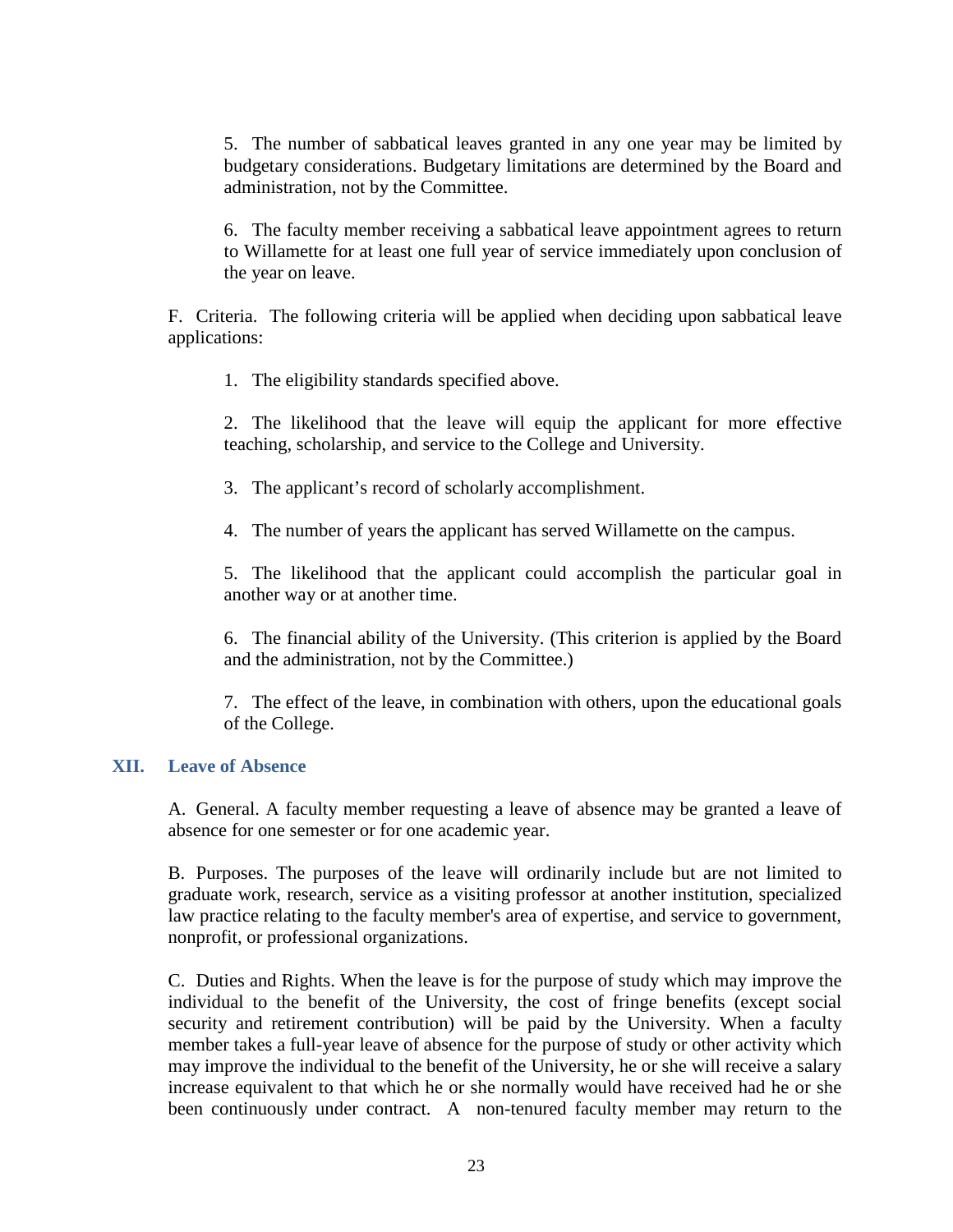University for the year subsequent to the leave so long as there are no other valid grounds for termination or non-renewal of contract. The period during which a non-tenured person is on leave of absence does not count toward eligibility for tenure. A tenured faculty member may return to the University after the leave with no effect on his or her tenure rights. Normally a faculty member must be on campus for a minimum of two years between leaves, whether sabbatical or leave of absence.

## D. Procedure.

1. Informing the University - Timing. The University has an interest in receiving prompt notice that a person will be on leave so appropriate arrangements can be made for a replacement. Therefore, in the normal situation the applicant for a leave will (a) promptly after applying to persons outside the University for a grant, visiting professorship, or the like, notify the Dean of the intent to request a leave; (b) promptly after receiving the grant, visiting professorship or the like, make a written request for a leave; (c) not apply for a leave after the date when the applicant's teaching contract is due to be signed and returned to the University.

2. Responsibility of Dean. The Dean shall review any request for leave and, after consultation with the Faculty Personnel Committee, make a recommendation to the President.

3. Responsibility of President. The President shall decide upon each recommendation, and report the action taken to the Board of Trustees.

## **XIII. Faculty Grievance Procedure**

A. Grievances Described. If any faculty member believes his or her academic freedom has been violated or that he or she has cause for grievance in matters other than nonrenewal of contract, he or she may seek redress in the manner described below.

B. Procedure. The aggrieved faculty member shall have a personal conference with the person or persons whose act or failure to act gave rise to his or her grievance, unless such a conference cannot be arranged within one week after the faculty member requests a conference. By mutual agreement, the matter may be concluded at this point. If there is no mutual agreement, the aggrieved faculty member may petition the Faculty Personnel Committee for a hearing. The petition shall be in writing, set forth in detail the nature of the grievance, state against whom the grievance is directed, and be transmitted to the Chair of the Committee. The Committee shall have discretion to decide whether to hold a hearing, whether to conduct its own investigation of the facts, and whether to request additional facts from any person. Submission of a petition will not automatically entail investigation or a detailed consideration of the matter. If the Committee decides to hold a hearing, it shall hold the hearing within 30 days after receiving a petition unless the Committee and the petitioner and the person complained against agree to delay. The Committee shall deliver a copy of the petition to the person complained against not less than 10 days before any hearing. The Committee shall notify the petitioner and the person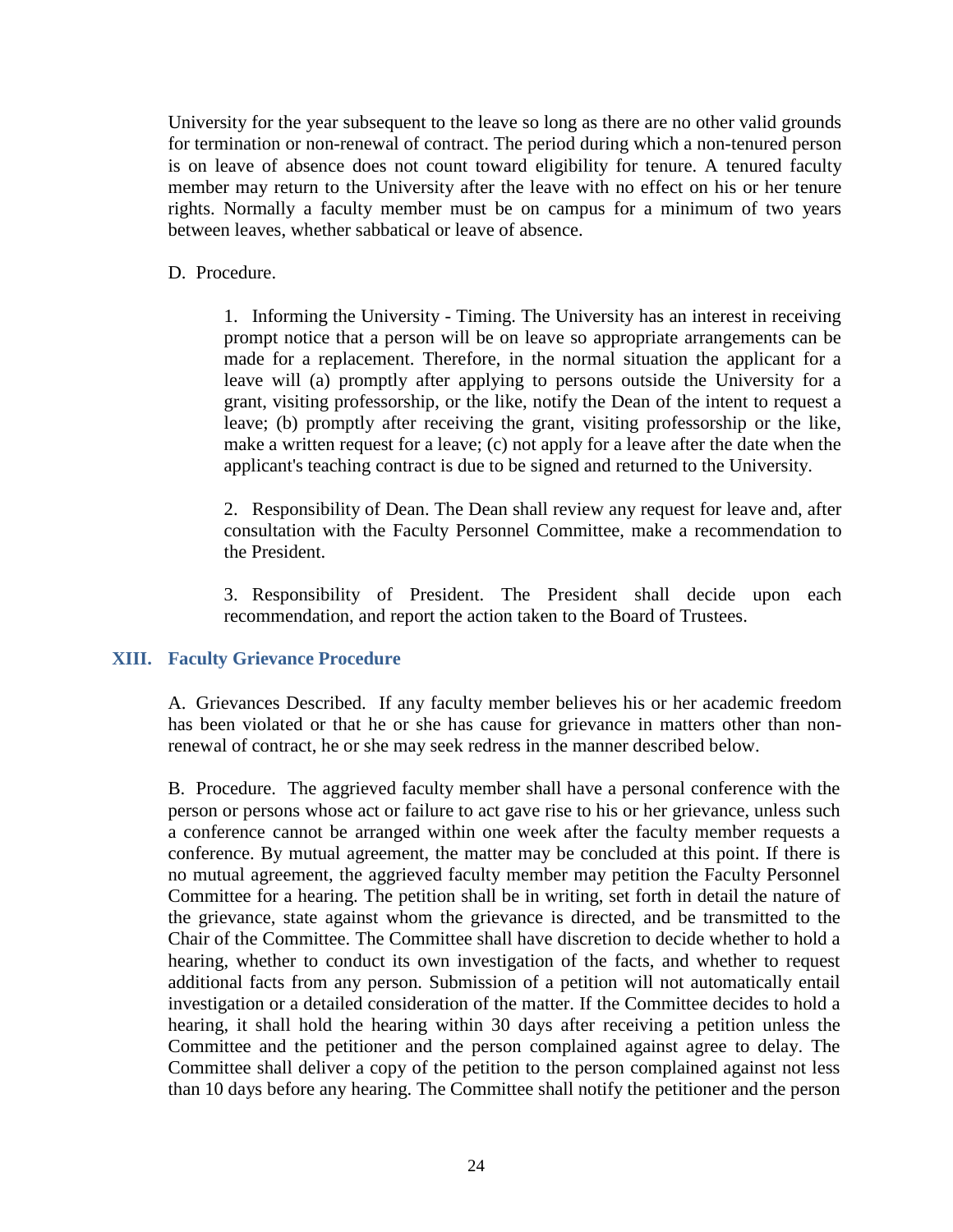complained against of the time and place of the hearing a reasonable time before the hearing date. The petitioner and person complained against may attend the hearing, may be accompanied by a representative, may present evidence in writing or by witness of his or her choice, shall have the right to cross-examine witnesses and otherwise rebut evidence. The Committee shall seek to bring about a settlement of the grievance satisfactory to the parties. If, in the opinion of the Committee, such a settlement is not possible or is not appropriate, the Committee shall make written findings and recommendations, and promptly give a copy of its findings and recommendations to the petitioner and the person complained against. The Dean shall make the record available to the parties.

## **XIV. Policy of Academic Freedom and Responsibility**

A. Introduction. The integrity of a university rests on the capacity of its members to search for truth in a climate of free inquiry and instruction unencumbered by restriction of prejudice, intimidation or personal preference. Academic freedom is that climate of free inquiry. It preserves the University as an educational institution and protects its members in the advocacy of their convictions. Academic freedom imposes a discipline that is dedicated to intellectual honesty, that respects the dignity of others, and that acknowledges the right of expression for all.

B. Academic Freedom and Responsibility of the University. The University shall be a forum for the exploration of knowledge, concepts and ideas. The testing of concepts for validity and relevance is expected. Diversity of opinion within a common commitment to the pursuit of truth will be sustained. The University shall remain free from the advocacy of any particular ideas save those of free inquiry and a respect for the rights and dignity of others. The University may not speak with one voice for there is no member who can speak for the institution as a whole. It is the responsibility of all members of the University community to ensure that the expression of dissent and the attempt to produce change are not carried out in ways which injure individuals or their property, damage institutional facilities, or disrupt the classes of one's teachers or colleagues.

C. Academic Freedom and Responsibility of the Professor. As members of a profession and a university, professors have the responsibility to teach their students according to the best scholarly standards of their discipline, to keep abreast of professional developments in their fields, to strive continually to improve the quality of those courses for which they have assumed responsibility, to utilize the considered judgment of their performances by their peers in improving their teaching, and to accept those duties related to their professional membership in the institution at which they teach.

As teachers, it is the professors' mastery of their subjects and their own scholarship which entitle them to their classrooms and to freedom in the presentation of their subjects. Thus, it is improper for them persistently to intrude material which has no relation to their subjects, or fail to present subject matter of their courses as announced to their students and approved by the faculty in their collective responsibility for the curriculum.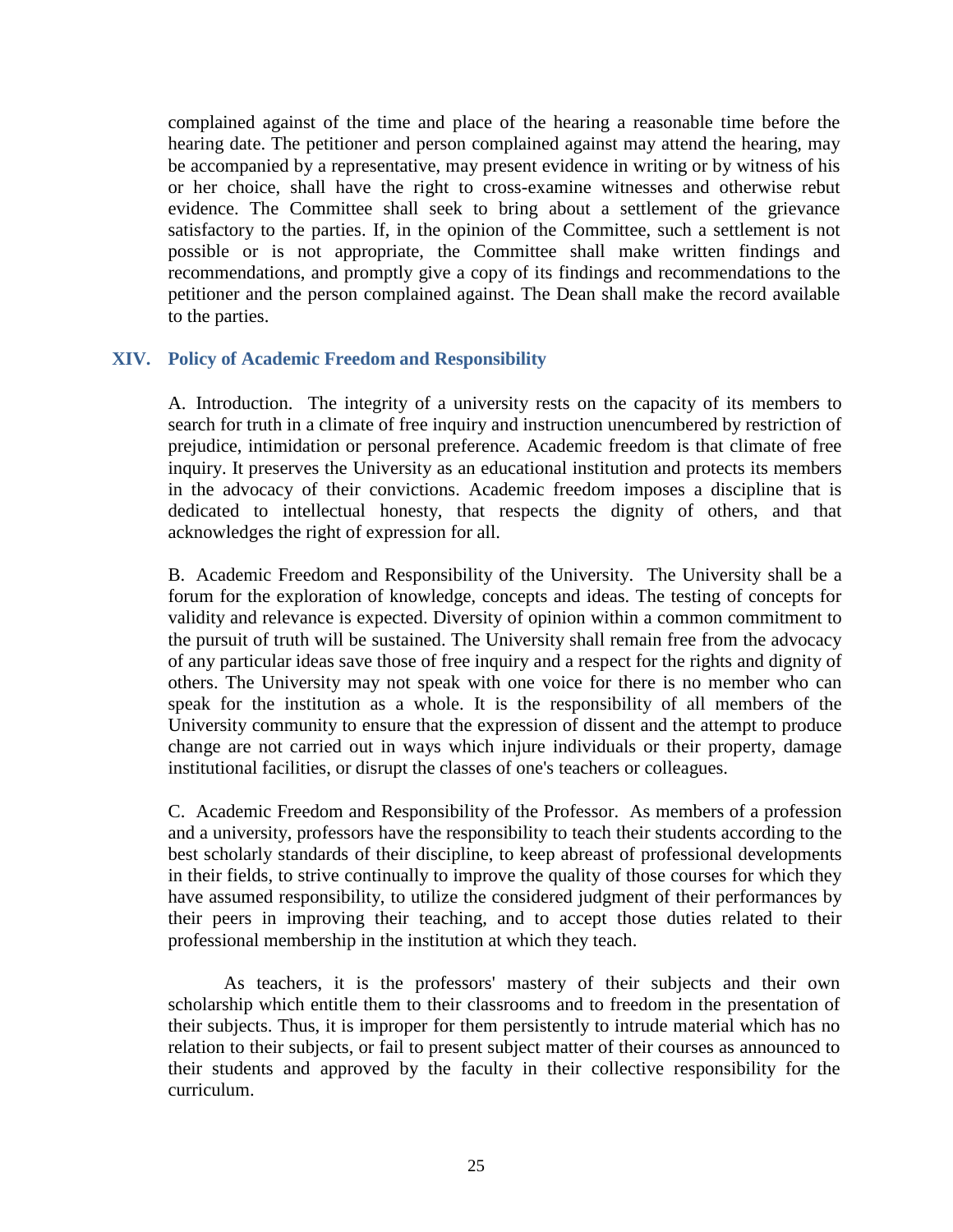As researchers, professors are entitled to full freedom in research and in the publication of the results, subject to the adequate performance of their other academic duties; but research for pecuniary return should be based upon an understanding with the authorities of the institution.

As citizens, professors have the rights and obligations of any other citizens. As citizens engaged in a profession which depends upon freedom for its health and integrity, professors have a particular obligation to promote conditions of free inquiry and to further public understanding of academic freedom. When they speak or act as private persons, they must avoid implying that they speak or act for the University. Because academic freedom has traditionally included the professors' full freedom as citizens, most faculty members face no insoluble conflicts between the claims of politics, social action, and conscience, on the one hand, and the claims and expectations of their students, colleagues, and institutions, on the other. If such conflicts become acute, and the professors' attention to their obligations as citizens and moral agents precludes the fulfillment of substantial academic obligations, professors should either request a leave of absence or resign their academic positions.

The academic freedom of professors is protected by the University in that decisions made in respect to their status as members of the University community by the Board of Trustees, President, Dean, or Personnel Committee, are made only on the basis or their professional responsibilities set forth above. The protection of academic freedom and the requirements of academic responsibility apply to the tenured and non-tenured faculty. Both shall have access to regular procedures for the consideration of complaints that their academic freedom has been violated.

D. Academic Freedom and Responsibility to Students. Students are entitled to an atmosphere conducive to learning and to evenhanded treatment in all aspects of the teacher-student relationship. Faculty members may not refuse to enroll or teach students on the grounds of their beliefs or the possible uses to which they may put the knowledge to be gained in a course. The student should not be forced by the authority inherent in the instructional role to make particular personal choices as to political action or his or her own part in society. Evaluation of students and the award of credit must be based on academic performance professionally judged and not on matters irrelevant to that performance, whether personality, race, sex, religion, degree of political activism, or personal beliefs.

## **XV. Reduction in Force**

A. When the total number of faculty is reduced due to curriculum changes, financial exigencies, or other reasonable ground, faculty members will be terminated in the following order:

1. Part-time appointees;